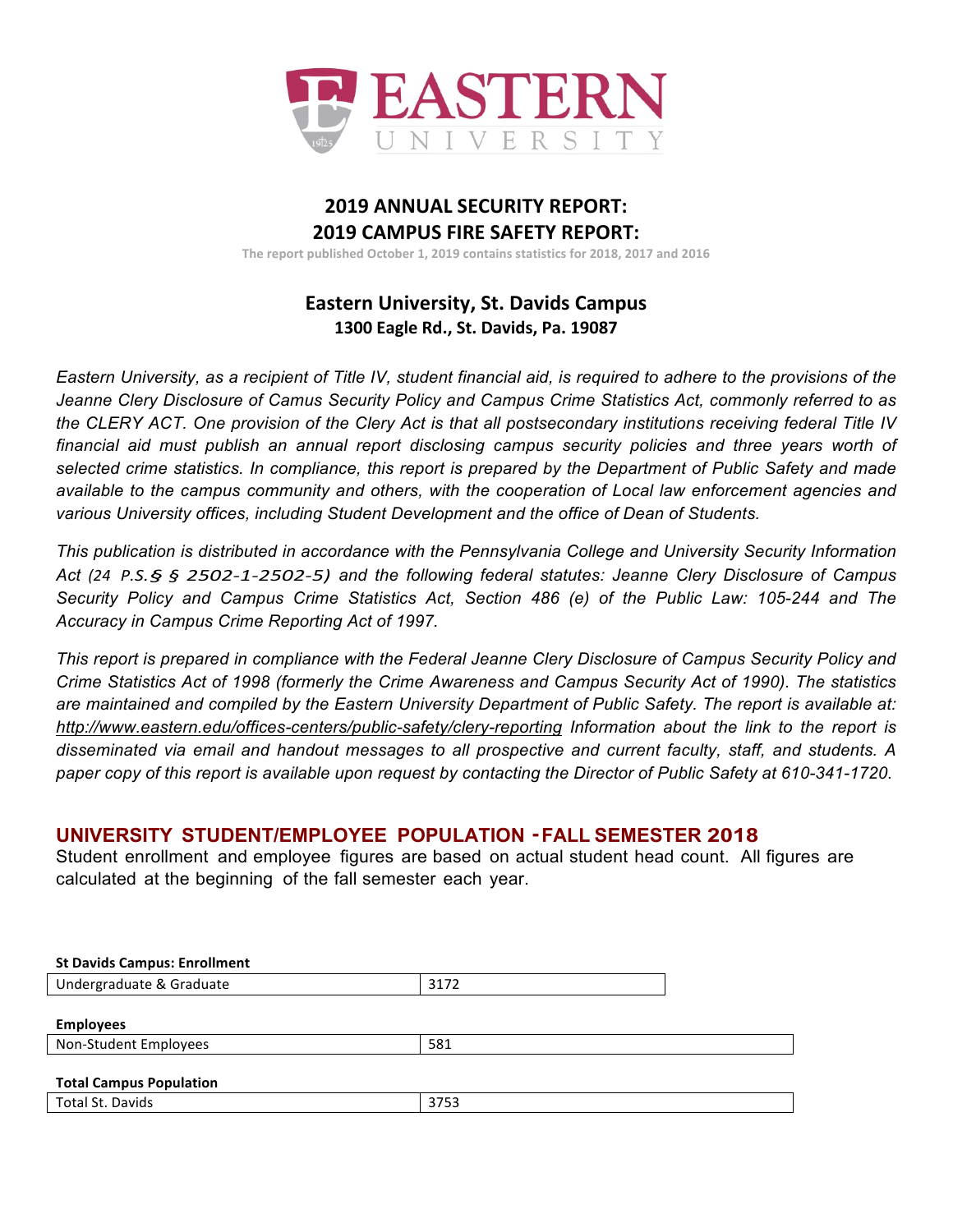#### **PUBLIC SAFETY AT EASTERN UNIVERSITY**

At Eastern University, we believe that a safe campus is your right and your responsibility. Public Safety is a team effort that involves the cooperation of all concerned: students, faculty and staff. The Public Safety Department and the Office of Student Development take a lead role and are an integral part of this team. Our goal is to foster a stable environment in which security is balanced with freedom of movement on an open campus. Eastern University welcomes neighbors and visitors to enjoy the park-like campus and to attend athletic and cultural events. The academic, athletic and administrative buildings are open to all students, faculty and staff. Access to residence halls is limited to students and guests as prescribed by student life policies enumerated in the *Student Handbook*. Public Safety officers are unarmed and Do Not possess arrest powers.

#### **CAMPUS WATCH CONCEPT**

Because Eastern University is a small community, each member plays an important role in the protection of campus residents and property. All members of the campus community are asked to report any suspicious person, activity or security concern directly and immediately to a member of the residence life staff or a Public Safety Officer.

#### **DEPARTMENT OF PUBLIC SAFETY**

Professionalism in the performance of its duties and accountability to the campus community are the top priorities of the Public Safety Department. The St. Davids campus is located in Radnor Township, Delaware County. The Village Apartments are located in Tredyffrin Township, Chester County. The Department maintains an excellent working partnership with the Radnor Township Police and the Tredyffrin Township Police Department. Together, they provide police/security services to the campus community 24 hours a day, 7 days a week. Crime in the area is monitored by sharing information with the police. Eastern University does not have any noncampus locations or off-campus student organizations.

#### **PUBLIC SAFETY OFFICERS**

Public Safety Officers who are employees of the University including full & part time Public Safety Officers (9), a Supervisor (1) and a Director (1) are assigned to the Public Safety Department. Officers are not armed and do not have authority to arrest. Prior to employment, Public Safety Officers undergo a thorough selection process. Candidates for employment must successfully pass a criminal record check, a background investigation, and interviews with the Director of Public Safety and Supervisor. Candidates are expected to exhibit a history of integrity and the skills necessary to function effectively in a Christian University environment.

A newly appointed public safety officer participates in 2 weeks of orientation training. In-service training includes crisis intervention, alarm response, and other job related topics. Officers receive a written or verbal evaluation prior to completing a 90-day probationary period. Officers must receive a suitable evaluation in order to continue employment. The public safety officers patrol the campus and its surrounding area in vehicles and on foot. All officers carry radio/telephones and can be reached directly by dialing extension 1737 from any campus telephone or by calling 610-341-1737 from any external landline or cell phone. The radio-telephone enables the officer to make outgoing calls to the local Police, Fire, Emergency Rescue Service or other services needed for a student, faculty or staff member.

In addition to patrolling campus and responding to calls for service and emergencies, officers secure campus buildings, provide shuttle transportation on a limited basis and under specific guidelines, provide safety escorts, enforce parking regulations, conduct driver testing for University vehicles, and welcome visitors to campus and remain available to accommodate the security related needs of the community. All officers are trained to respond promptly to a call for service and immediately in cases of emergency.

Students and other members of the Eastern University community are encouraged to call Public Safety when needed, especially to report crime and suspicious activity.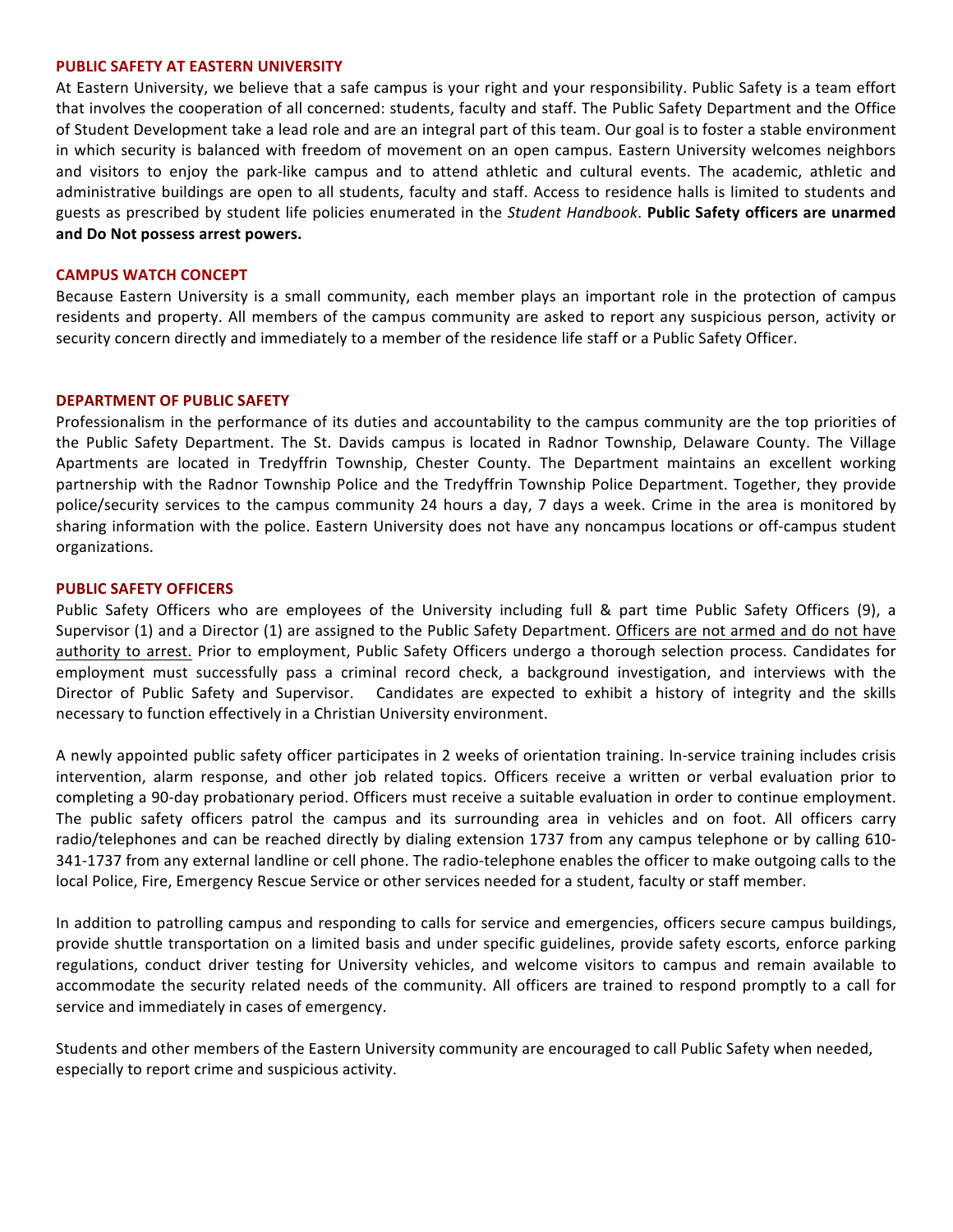#### **WORKING TOGETHER AND SHARING INFORMATION**

All incidents that are reported to Public Safety, including crime, are documented on an Incident Report. Reporting of crimes on a confidential basis is permitted. In addition, the date, location, type of incident and brief details of the incident are recorded on a Public Safety Department Daily Crime Log. This log is available to the public and contains the last 60 days of crime reports. Additional time frames are available upon request. The Public Safety Department communicates frequently with the Dean of Students regarding security, safety and service. The Director is available to meet with the Student Government Association, and other students, staff, individuals and organizations. This enables all members of the campus community to share their concerns and suggestions regarding campus security. The occurrence of crimes and trends are reported by security alert bulletins on an as needed basis.

### **THE DEPARTMENT OF PLANT OPERATIONS AND CAMPUS SERVICES**

The staff of the Plant Operations and Campus Services maintains Eastern University's buildings and grounds with an eye toward safety and security concerns. Standard operating procedures include regular inspection of all outdoor lighting systems and prompt repairs to any faulty equipment of locks that could affect the safety of the Eastern community. The Plant Operations staff is available, through an on-call system, for emergencies that occur outside of regular working hours.

### **CRIMINAL RECORDS POLICY**

Students applying for admission are required to disclose criminal convictions. The Dean of Student will make a determination regarding admission when a crime conviction has been disclosed. Applicants for employment are checked for criminal convictions, employment offers may still be offered in cases where a conviction has occurred. Current employees are checked for crimes against children every 3 years, per regulations. Current employees are required to self-disclose convictions of this nature, immediately to their supervisor. These employees are dealt with through the employee disciplinary process.

### **ACCESS TO BUIDINGS**

Officers of the Public Safety Department are responsible for locking and unlocking most campus buildings according to scheduled use of these buildings during the academic year, as well as for special events. The Department also maintains regular contact with Public Safety and Security Departments at neighboring schools and with the local police regarding area criminal activity and emergencies.

Residence Halls are secured by either access control cards or push button combination locks. The combinations are changed on a regular basis. During scheduled class hours, classroom and administrative buildings are open to the public. Over extended breaks, the doors to residence halls and most academic spaces will be secured around the clock. Some facilities may have individual hours which may vary at different times of the year. In these cases, the facilities will be secured according to schedules developed by the department responsible for the facility.

### **RESIDENCE HALL SECURITY**

Approximately 1000 students live on campus in nine residence halls. A hall director is responsible for each residence building and resident assistants live on each floor. Men and women live on separate floors. All buildings have pushbutton combination or proximity-card access locks. All student rooms have key-operated locks. Eastern University is in the process of incorporating security cameras in the public areas of all residence halls. The security cameras project is expected to be completed by the 2020 academic year.

### **REPORTING CRIME ON CAMPUS**

Individuals who witness or become the victim of a crime on or near campus are expected to contact Eastern University Public Safety immediately by dialing extension 1737, or calling 610-341-1737 from a non-University phone, or by using one of the prominent security telephones strategically located on campus. A Public Safety Officer will respond to begin an investigation and summon police if necessary. Eastern University has an excellent working relationship with the local Police departments. Public Safety officers file a written report on all crime incidents. University policies on sexual assaults, sexual harassment, drug and alcohol use, and counseling services are enumerated in detail in the online *Student Handbook*.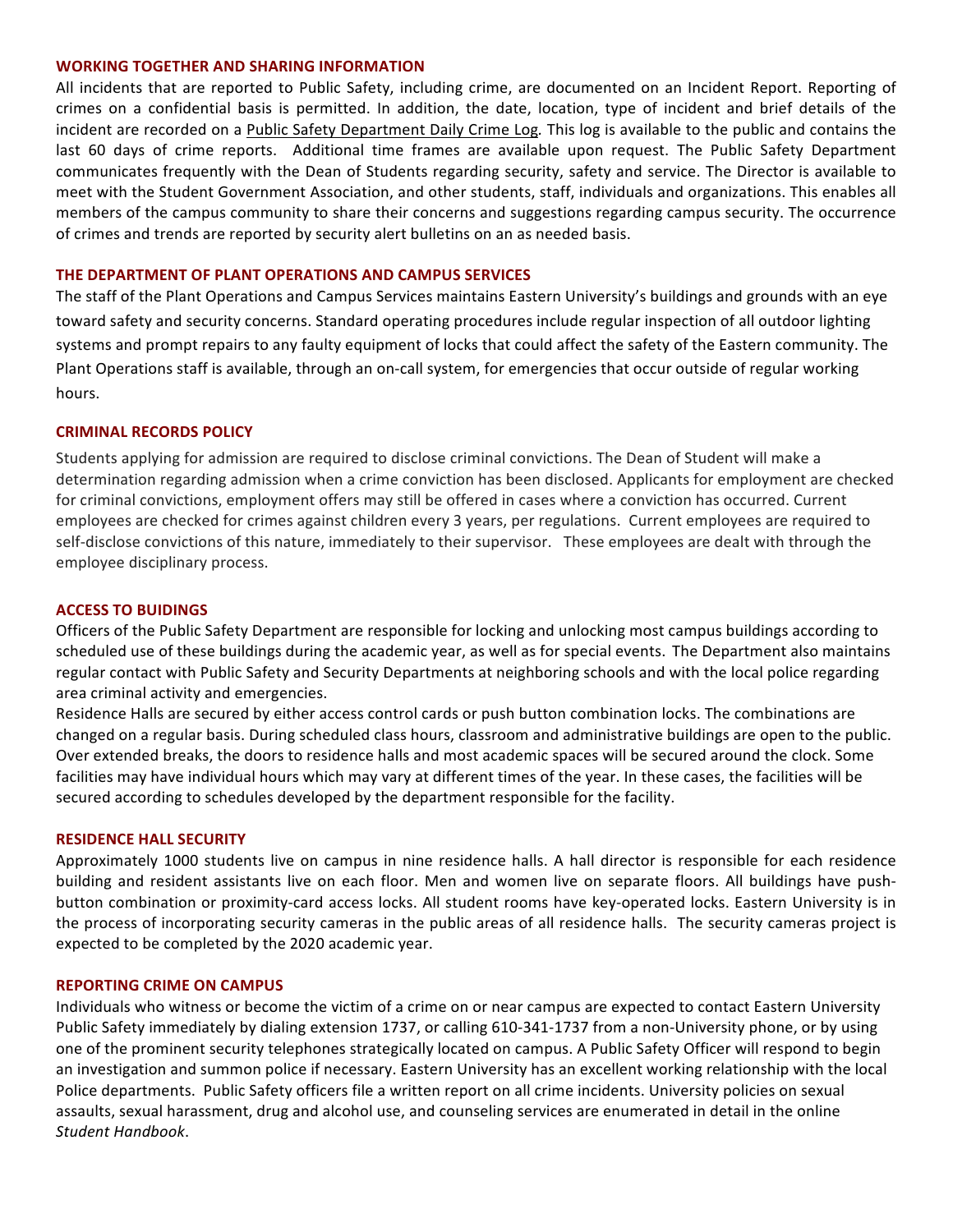### **CAMPUS SECURITY AUTHORITIES and CONFIDENTIAL REPORTING**

Although we encourage the reporting of crimes directly to the Public Safety Department, in some instances members of the campus community may choose to file a report with one of the other **Campus Security Authorities**. They include any member of the Public Safety Department, the Dean of Students or another member of the student development offices, the Coordinator of Housing, Directors and Department Heads, Health Services, athletic coaches, student activities advisors and some counselors. Clergy and professional counselors are confidential and are not required to report crime information to Public Safety or other campus entity. The Clery or professional counselor exemption is intended to ensure that these individuals can provide appropriate counseling services without an obligation to report crimes they may learn about. This exemption is intended to protect the counselor-client relationship. However, even the legally recognized privileges acknowledge some exemptions, and there may be situations in which counselors are in fact under a legal obligation to report a crime.

*Under* the Clery Act, a crime is "reported" when it is brought to the attention of a campus security authority, the *institution's police department or campus safety office, or local law enforcement personnel by a victim, witness, other third* party or even the offender. It doesn't matter whether or not the individuals involved in the crime, or reporting the *crime, are associated with the institution. If a campus security authority receives a report, they must include it as a crime* report. Eastern University Public Safety Department can file a report of the incident without revealing the identity of the victim. The Radnor Township or Tredyffrin Township Police Department will be notified as well. The University will guide the victim through the available options and support the victim in their decision. Various counseling options are available at the University for students, and outside resources are available on a referral basis. The purpose of a confidential report is to comply with a victim's expressed wishes to keep the matter confidential, while taking steps to ensure the future safety of the victim and others.

With this information, the University can keep and disseminate accurate records of the number of incidents involving students, determine where there is a pattern of crime with regard to a particular location, method, or assailant, and alert the community to potential danger. Reports filed in this manner are counted and disclosed in the annual crime statistics for the University.

### **EDUCATION AND PREVENTION:**

### **Crime Prevention & Security Awareness**

Before they spend their first night in a campus residence hall, students meet with the hall directors and resident assistants to review important security information.

Resident students are an important part of the security team in each residence.

The hazards of propping open entry doors, opening doors to strangers, and the need to report malfunctioning locks are stressed.

Each fall the Public Safety Director speaks to the resident assistant's as a group, about security matters.

Public Safety phone numbers and local Police and Fire/Ambulance numbers are distributed.

All security procedures are reviewed. Annually all students receive notice of the availability of the annual crime statistics as posted on the University Website. These statistics and important Security information are available to external community members and prospective students/families as well.

### Substance Abuse & Programing on Dating Violence, Domestic Violence, Sexual Assault and Stalking

Eastern University currently contracts with 3<sup>rd</sup> Millennium Classrooms and Get Inclusive to provide evidence-based prevention and intervention programs, on-line to the University community, including "Alcohol Wise" and "Consent and Sexual Assault Prevention."

The Drug Free Schools and Campus Regulations (34 CFR Part 86) of the Drug Free Schools and Communities Act (DFSCA) require an institution of higher education such as Eastern University to certify it has implemented programs to prevent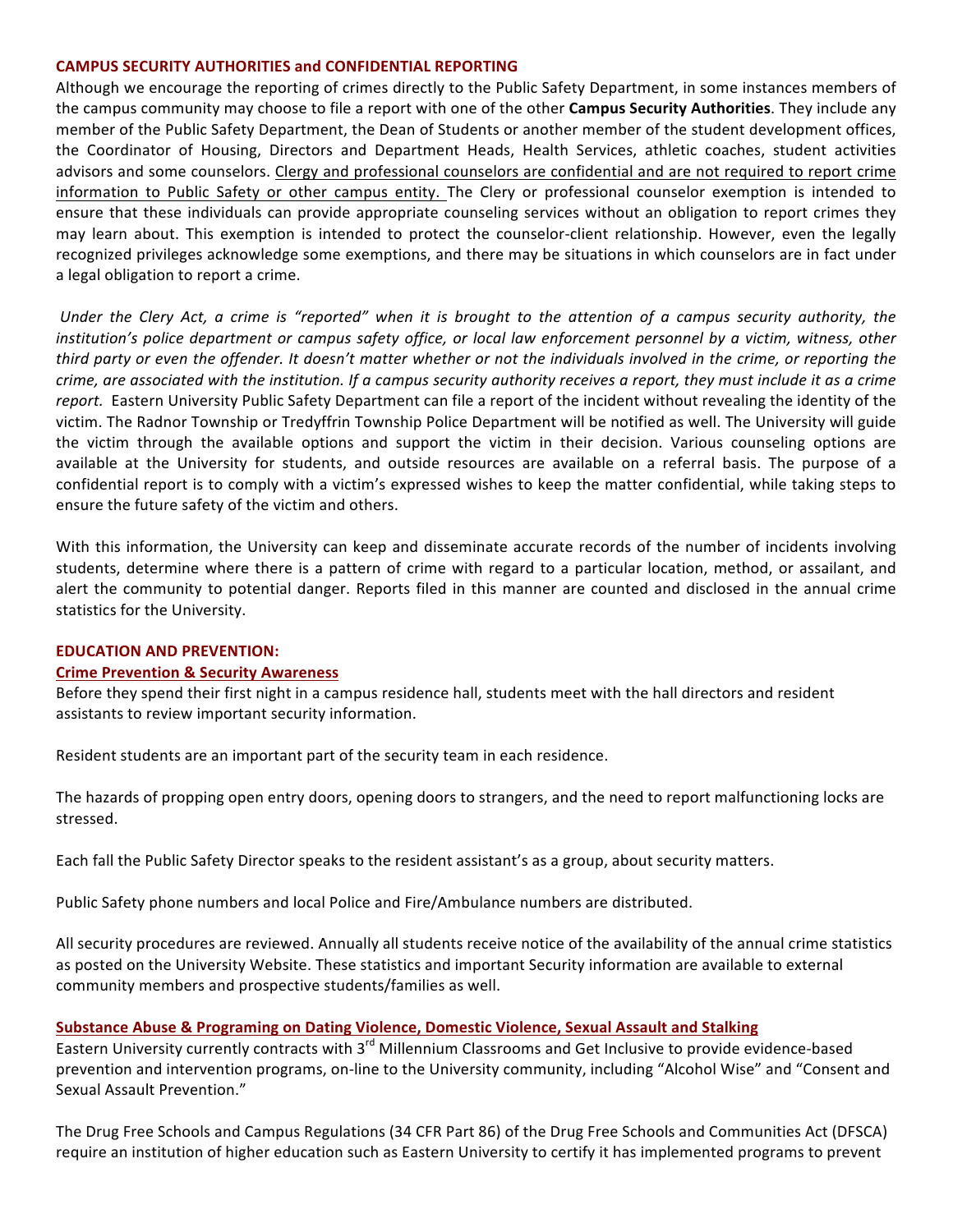the abuse of alcohol and use or distribution of illicit drugs both by EU students and employees, both on its premises and as a part of any of its activities. Eastern University publishes a Biennial Review of their Drug and Alcohol Abuse Prevention Programs (DAAPP). The DAAPP report can be found at: https://www.eastern.edu/sites/default/files/inlinefiles/DAAPP\_2018.pdf

### At a minimum each institution of higher education must annually distribute the following in writing to all students **and employees:**

Standards of conduct that clearly prohibit the unlawful possession, use or distribution of illicit drugs and alcohol by students and employees; An email to EU students and employees is sent to directing the campus to: The information may also be found in the EU student and employee handbook. Student email was sent on February 1, 2019.

A description of the legal sanctions under local, state, or federal law for the unlawful possession or distribution of illicit drugs and alcohol; *Individuals found guilty of crimes of this nature can have fines imposed, criminal probation or parole, and incarceration.*

A description of any drug or alcohol counseling, treatment, or rehabilitation or reentry programs that are available to employees or students; *Counseling can be provided by the be the EU University Chaplain, Center for Counseling & Academic Support, and private counseling.*

A clear statement that the institution will impose sanctions on students and employees and a description of those sanctions, up to and including expulsion or termination of employment and referral for prosecution, for violations of the standards of conduct. *Individuals found responsible for violations of the EU policy on Drugs and Alcohol may face fines,* academic probation, mandatory completion of abuse programming, suspension from the University, expulsion from the *University* and may be referred to local law enforcement.

The law further requires that the institution conduct a biennial review of its program with the following objectives: Determining the effectiveness of the policy and implementing changes to the alcohol and other drug programs if they are needed; and to ensure that the sanctions developed are enforced consistently. The most recent biennial review was conduct in 2018. The biennial DAAPP report is available at: https://www.eastern.edu/sites/default/files/inlinefiles/DAAPP\_2018.pdf

### **INCIDENT PREPAREDNESS DRILLS**

The Emergency Notification System (e2Campus) is tested yearly to ensure that all systems are working properly. There are notices preparing the campus for these tests to remind the community that the system does exist and is a functioning system that can be relied on. The Public Safety Department holds a number of table-top exercises on topic such as Active Shooter and Weather related emergencies throughout the year. Special emphasis is placed on emergency response and evacuation. All of the University campuses and local first responders are encouraged to participate. The drills are followed by a question and answer session with all participants to learn what we can build on.

### **RESIDENCE HALL GUESTS**

All overnight guests must be registered with the resident assistant on duty. Students are responsible for their guests and must accompany them at all times. Visitors who are not with their hostess/host will be asked to leave the campus.

### **HOLIDAYS AND BREAKS**

Students are required to vacate the campus during holidays and breaks. Students who are unable to make alternative housing arrangements are supervised by live-in staff members and/or resident assistants and may be required to consolidate into two or three floors or apartments during low occupancy periods. Public Safety coverage continues uninterrupted during these times.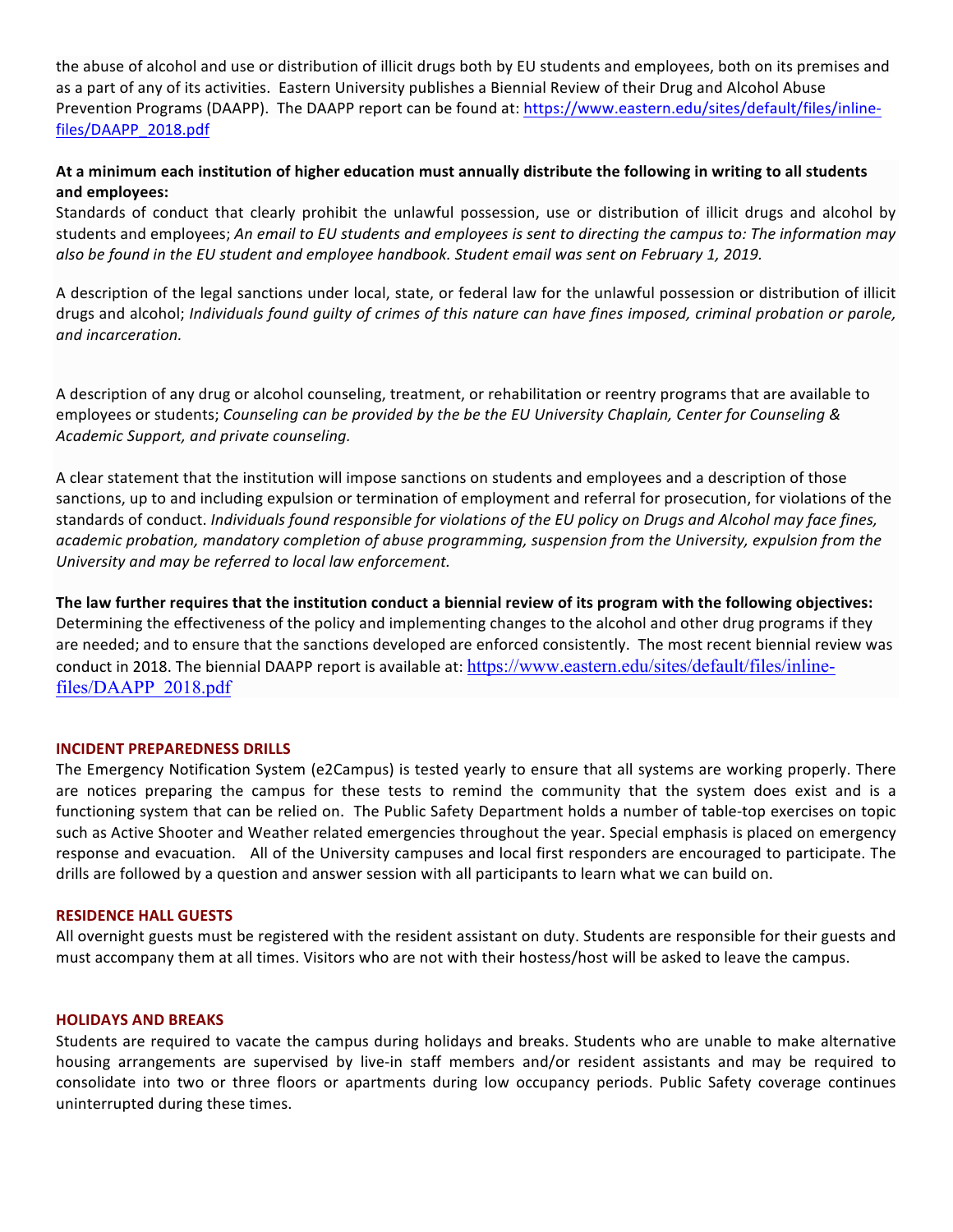#### **10 TIPS FOR STAYING SAFE**

*While it is never the fault of a victim, who falls prey to a crime, these suggestions are meant to provide some* ways to possibly avoid becoming a crime victim.

- **1.** Always walk with a friend.
- **2.** Walk in lighted areas only.
- **3.** Walk quickly and with confidence.
- **4.** Keep doors locked at all times.
- **5.** Refuse to give access to buildings to anyone who doesn't have a key or know the combination. Don't allow any "tailgaters" into any building.
- **6.** Call Public Safety immediately if you feel threatened or see a person acting suspiciously.
- **7.** Show your I.D. card to campus authorities when asked.
- **8.** Do not give your phone number or addresses to people you do not know well.
- **9.** Remind others of these tips.
- 10. Read and follow Security posters, signs and memos.

### **TIMELY WARNINGS/SAFETY ALERTS**

In the event of an emergency, or when a serious criminal incident has occurred which may present a continuing threat to the Eastern campus, the department will use appropriate channels to notify the Eastern University community and a campus wide "timely warning" will be issued, including printed Safety Alerts posted around campus, email notifications and text messaging. You must register in order to receive text messages. There is no charge for email alerts but, REGULAR TEXT MESSAGING FEES WILL APPLY ACCORDING TO YOUR CONTRACT WITH YOUR SERVICE PROVIDER AND MUST BE PAID BY YOU. THE FEE FOR A SINGLE TEXT MESSAGE RANGE FROM .15 per message to .75 per message received depending on the service provider. Registration is free of charge to subscribers, and is voluntary but highly encouraged. The provider for this instant text messaging system is e2Campus. General information about the service can be found at http://www.eastern.edu/offices-centers/public-safety/eu-emergency-alert-system.

The decision to issue a Timely Warning is the responsibility of the Director of Public Safety after consultation with the Dean of Students and/or the Vice Provost of Student Development.

### **EMERGENCY NOTIFICATIONS**

Should an emergency occur on any Eastern University campus or site, a text message or email will be sent to registered community members with the location, the problem, and what to do to stay safe. The message will be brief and to the point. Additional information will be disseminated through an all-community e-mail as soon as it is available. This system will be used for EXTREME EMERGENCIES ONLY and for nothing else. You must register in order to receive text messages. There is no charge for email alerts but, REGULAR TEXT MESSAGING FEES WILL APPLY ACCORDING TO YOUR CONTRACT WITH YOUR SERVICE PROVIDER AND MUST BE PAID BY YOU. THE FEE FOR A SINGLE TEXT MESSAGE RANGE FROM .15 per message to .75 per message received depending on the service provider. Registration is free of charge to subscribers, and is voluntary but highly encouraged. The provider for this instant text messaging system is e2Campus. General information about the service can be found at http://www.eastern.edu/offices-centers/public-safety/euemergency-alert-system. The decision to issue an Emergency Notification is the responsibility of the Director of Public Safety after consultation with the Dean of Students and/or the Vice Provost of Student Development.

#### **SEX OFFENDER REGISTRY AND ACCESS TO RELATED INFORMATION**

The federal Campus Sex Crimes Prevention Act went into effect on October 28, 2002. The law requires institutions of higher education to issue a statement advising the campus community where state law enforcement agency information concerning registered sex offenders may be obtained. It also requires the sex offenders, already registered in a state, provide notice to each institution of higher education in that state, as to where the person is employed, carries on a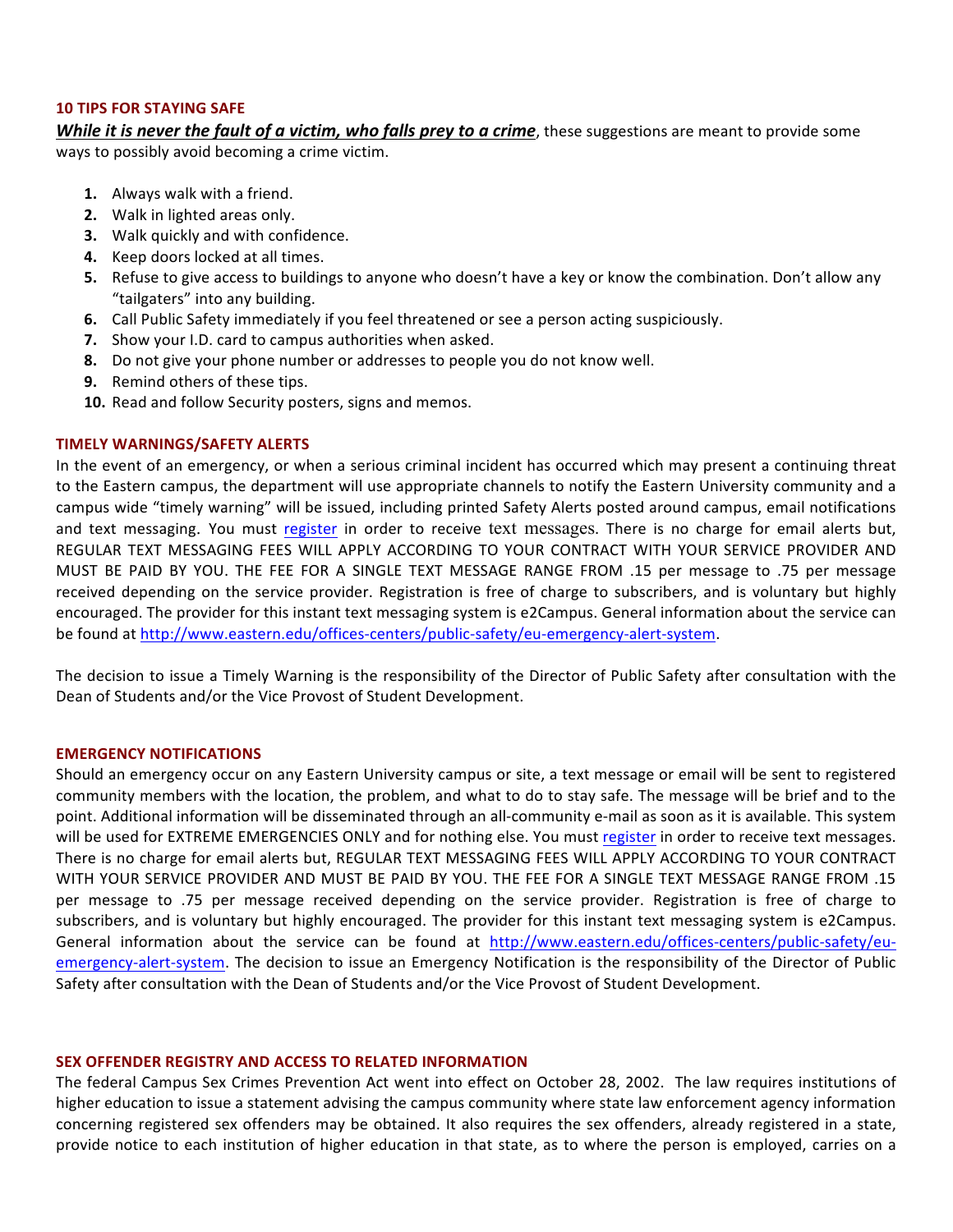vocation, or is a student. Pennsylvania's Megan's Law, 42 Pa.C.S. § 9799.1, requires the State Police to create and maintain a registry of persons who have either been convicted of, entered a plea of guilty to, or adjudicated delinquent of certain sex offenses. Additionally, the Pennsylvania State Police is required to make certain information on registered sex offenders available to the public through an Internet website. Information regarding registered sex offenders on the campus of Eastern University may be obtained from the following agencies, or at the following Web site http://www.pameganslaw.state.pa.us.

# **CRIME STATISTICS**

Geographic locations: The university is required to report crime statistics for Clery – designated crimes and to issue timely warning for those crimes that represent a severe and continuing threat in the following locations: *On Campus, Public Property and Non-Campus buildings and Property*. 

**On Campus**: Any building or property owned or controlled by an institution within the same reasonably contiguous geographic area and used by the institution in direct support of, or in a manner related to, the institution's educational purposes, including residence halls; and Any building or property that is within or reasonably contiguous to the area *identified in paragraph (1) of this definition, that is owned by the institution but controlled by another person, is frequently used by students, and supports institutional purposes (such as a food or other retail vendor).* 

Public Property: All public property, including thoroughfares, streets, sidewalks, and parking facilities, that is within the campus, or immediately adjacent to and accessible from the campus.

**Non Campus**: Any building or property owned or controlled by a student organization that is officially recognized by the *institution;* or any building or property owned or controlled by an institution that is used in direct support of, or in *relation to, the institution's educational purposes, is frequently used by students, and is not within the same reasonably contiguous geographic area of the institution.*

| REPORTABLE CRIME CATEGORIES     | <b>YEAR</b> | <b>ON CAMPUS</b> | <b>RESIDENCE HALLS</b> | <b>NON CAMPUS</b> | <b>PUBLIC PROPERTY</b> |
|---------------------------------|-------------|------------------|------------------------|-------------------|------------------------|
| <b>Criminal Homicide:</b>       | 2016        | $\mathbf 0$      | $\mathbf{0}$           | $\mathbf{0}$      | $\mathbf{0}$           |
| <b>Murder and Non-negligent</b> | 2017        | $\mathbf 0$      | $\mathbf{0}$           | $\mathbf{0}$      | $\mathbf{0}$           |
| Manslaughter                    | 2018        | $\mathbf 0$      | $\mathbf{0}$           | $\mathbf{0}$      | $\mathbf{0}$           |
| <b>Criminal Homicide:</b>       | 2016        | 0                | 0                      | 0                 | 0                      |
| <b>Manslaughter by</b>          | 2017        | 0                | $\mathbf{0}$           | 0                 | 0                      |
| Negligence                      | 2018        | 0                | $\mathbf 0$            | 0                 | 0                      |
|                                 | 2016        | $\mathbf 0$      | $\mathbf{0}$           | $\mathbf{0}$      | $\mathbf{0}$           |
| <b>Sex Offenses: Rape</b>       | 2017        | $\mathbf 0$      | $\mathbf{0}$           | $\mathbf{0}$      | $\mathbf{0}$           |
|                                 | 2018        | $\mathbf{0}$     | $\mathbf{0}$           | $\mathbf{0}$      | $\Omega$               |
|                                 | 2016        | $\overline{2}$   | $\mathbf{1}$           | $\mathbf{0}$      | $\Omega$               |
| <b>Sex Offenses: Fondling</b>   | 2017        | $\mathbf{1}$     | $\mathbf{1}$           | 0                 | 0                      |
|                                 | 2018        | 0                | 0                      | 0                 | 0                      |

#### **OFFENSES / LOCATIONS**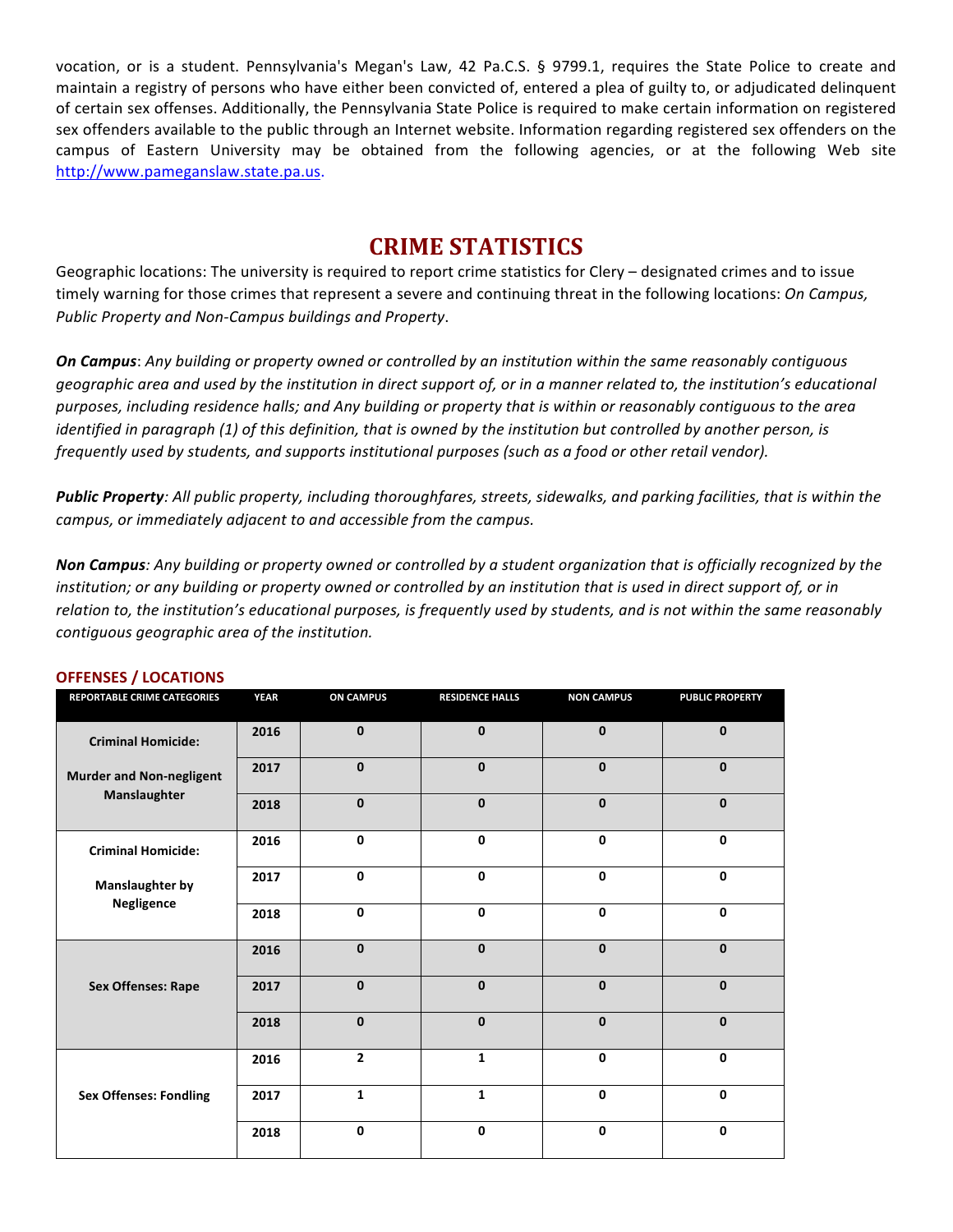|                                | 2016 | $\overline{\mathbf{0}}$ | $\pmb{0}$               | $\pmb{0}$               | $\pmb{0}$               |
|--------------------------------|------|-------------------------|-------------------------|-------------------------|-------------------------|
| <b>Sex Offenses: Incest</b>    | 2017 | $\overline{\mathbf{0}}$ | $\overline{\mathbf{0}}$ | $\overline{\mathbf{0}}$ | $\overline{\mathbf{0}}$ |
|                                | 2018 | $\overline{\mathbf{0}}$ | $\pmb{0}$               | $\overline{\mathbf{0}}$ | $\pmb{0}$               |
| <b>Sex Offenses: Statutory</b> | 2016 | $\overline{\mathbf{0}}$ | $\overline{\mathbf{0}}$ | $\overline{\mathbf{0}}$ | $\overline{\mathbf{0}}$ |
| Rape                           | 2017 | $\pmb{0}$               | $\mathbf 0$             | $\mathbf 0$             | $\pmb{0}$               |
|                                | 2018 | $\pmb{0}$               | 0                       | $\pmb{0}$               | 0                       |
|                                | 2016 | $\pmb{0}$               | $\pmb{0}$               | $\pmb{0}$               | $\mathbf 0$             |
| Robbery                        | 2017 | $\overline{\mathbf{0}}$ | $\pmb{0}$               | $\pmb{0}$               | $\pmb{\mathsf{0}}$      |
|                                | 2018 | $\overline{\mathbf{0}}$ | $\overline{\mathbf{0}}$ | $\overline{\mathbf{0}}$ | $\overline{\mathbf{0}}$ |
|                                | 2016 | $\pmb{0}$               | 0                       | $\pmb{0}$               | $\pmb{0}$               |
| <b>Aggravated Assault</b>      | 2017 | $\overline{\mathbf{0}}$ | $\pmb{0}$               | $\pmb{0}$               | $\pmb{0}$               |
|                                | 2018 | $\pmb{0}$               | $\pmb{0}$               | $\pmb{0}$               | 0                       |
|                                | 2016 | $\overline{1}$          | $\overline{\mathbf{0}}$ | $\overline{\mathbf{0}}$ | $\overline{\mathbf{0}}$ |
| <b>Burglary</b>                | 2017 | $\overline{\mathbf{1}}$ | $\overline{\mathbf{0}}$ | $\overline{\mathbf{0}}$ | $\overline{\mathbf{0}}$ |
|                                | 2018 | $\overline{2}$          | $\overline{2}$          | $\overline{\mathbf{0}}$ | $\overline{\mathbf{0}}$ |
|                                | 2016 | $\pmb{0}$               | 0                       | 0                       | 0                       |
| <b>Motor Vehicle Theft</b>     | 2017 | $\pmb{0}$               | $\mathbf 0$             | $\pmb{0}$               | $\pmb{0}$               |
|                                | 2018 | $\mathbf{1}$            | $\mathbf 0$             | $\pmb{0}$               | $\pmb{0}$               |
|                                | 2016 | $\pmb{0}$               | $\pmb{0}$               | $\pmb{0}$               | $\pmb{0}$               |
| Arson                          | 2017 | $\pmb{0}$               | $\mathbf{0}$            | $\pmb{0}$               | $\pmb{0}$               |
|                                | 2018 | $\mathbf{1}$            | $\pmb{0}$               | $\pmb{0}$               | $\pmb{0}$               |

### **ARRESTS**

| <b>VIOLATION</b>  | <b>YEAR</b> | <b>ON CAMPUS</b> | <b>RESIDENCE HALLS</b> | <b>NON CAMPUS</b> | <b>PUBLIC PROPERTY</b> |
|-------------------|-------------|------------------|------------------------|-------------------|------------------------|
|                   | 2016        | $\bf{0}$         | $\mathbf 0$            | $\mathbf{0}$      | 0                      |
| <b>Liquor Law</b> | 2017        | $\bf{0}$         | $\mathbf{0}$           | $\mathbf{0}$      | $\mathbf 0$            |
|                   | 2018        | $\bf{0}$         | $\Omega$               | $\mathbf{0}$      | $\mathbf 0$            |
|                   | 2016        | 1                | 0                      | $\mathbf 0$       | 3                      |
| Drug Law          | 2017        | $\mathbf 0$      | 0                      | $\mathbf 0$       | 0                      |
|                   | 2018        | 0                | 0                      | 0                 | 0                      |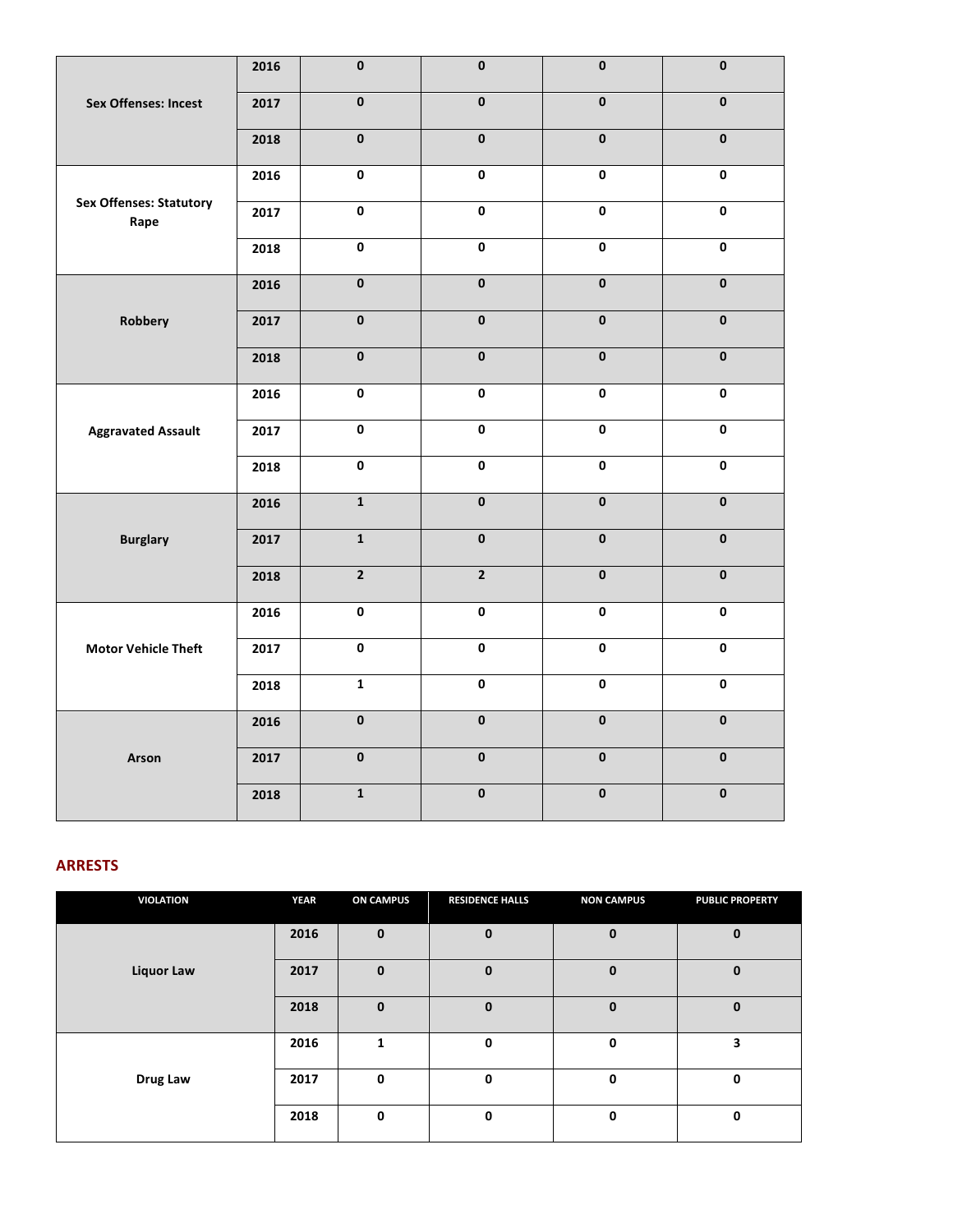|                    | 2016 |  |  |
|--------------------|------|--|--|
| <b>Weapons Law</b> | 2017 |  |  |
|                    | 2018 |  |  |

**Arrest statistics supplied by Radnor Township Police Department** 

#### **DISCIPLINARY REFERRALS**

| <b>VIOLATION</b>   | <b>YEAR</b> | <b>ON CAMPUS</b> | <b>RESIDENCE HALLS</b> | <b>NON CAMPUS</b> | <b>PUBLIC PROPERTY</b> |
|--------------------|-------------|------------------|------------------------|-------------------|------------------------|
|                    | 2016        | 26               | 26                     | $\mathbf 0$       | $\mathbf 0$            |
| <b>Liquor Law</b>  | 2017        | 12               | 5                      | $\mathbf 0$       | $\mathbf 0$            |
|                    | 2018        | 17               | 13                     | $\mathbf 0$       | $\mathbf 0$            |
|                    | 2016        | $\mathbf 1$      | $\mathbf{1}$           | $\pmb{0}$         | $\mathbf 0$            |
| Drug Law           | 2017        | 3                | 3                      | $\mathbf 0$       | $\pmb{0}$              |
|                    | 2018        | $\mathbf{2}$     | $\overline{2}$         | $\pmb{0}$         | $\mathbf 0$            |
|                    | 2016        | $\mathbf 0$      | $\mathbf{0}$           | $\mathbf 0$       | $\mathbf 0$            |
| <b>Weapons Law</b> | 2017        | $\mathbf 0$      | $\mathbf{0}$           | $\mathbf{0}$      | $\mathbf 0$            |
|                    | 2018        | $\pmb{0}$        | $\mathbf 0$            | $\mathbf 0$       | $\mathbf 0$            |

Statistics supplied by the Office of Dean of Student

#### **Hate Crimes**

A Hate Crime is a criminal offense that manifests evidence that the victim was intentionally selected because of the perpetrator's bias against the victim due to Race, Religion, Sexual Orientation, Gender, Gender Identity, Ethnicity, National Origin or Disability. No Hate Crimes were reported for this reporting period of years 2017, 2016, or 2015.

### **VIOLENCE AGAINST WOMEN REAUTHORIZATION ACT OF 2013 (VAWA)**

| <b>REPORTABLE CRIME</b><br><b>CATEGORIES</b> | <b>YEAR</b> | <b>ON CAMPUS</b>        | <b>RESIDENCE HALLS</b> | <b>NON CAMPUS</b> | <b>PUBLIC PROPERTY</b> |
|----------------------------------------------|-------------|-------------------------|------------------------|-------------------|------------------------|
| <b>Domestic Violence</b>                     | 2016        | $\mathbf{1}$            | 1                      | $\mathbf{0}$      | 0                      |
| <b>Dating Violence</b>                       | 2016        | $\overline{a}$          | $\mathbf{0}$           | $\mathbf{0}$      | $\mathbf{0}$           |
| <b>Stalking</b>                              | 2016        | $\mathbf{0}$            | $\mathbf{0}$           | $\mathbf{0}$      | $\mathbf 0$            |
| <b>Domestic Violence</b>                     | 2017        | $\mathbf{0}$            | 0                      | $\mathbf 0$       | $\mathbf 0$            |
| <b>Dating Violence</b>                       | 2017        | $\mathbf 0$             | 0                      | $\mathbf{0}$      | $\mathbf 0$            |
| <b>Stalking</b>                              | 2017        | $\mathbf{1}$            | 0                      | $\mathbf{0}$      | $\mathbf 0$            |
| <b>Domestic Violence</b>                     | 2018        | $\mathbf{1}$            | $\mathbf{0}$           | $\mathbf{0}$      | $\mathbf{1}$           |
| <b>Dating Violence</b>                       | 2018        | $\mathbf{1}$            | $\Omega$               | $\Omega$          | $\mathbf{0}$           |
| <b>Stalking</b>                              | 2018        | $\overline{\mathbf{3}}$ | $\mathbf{0}$           | $\mathbf{0}$      | $\mathbf{0}$           |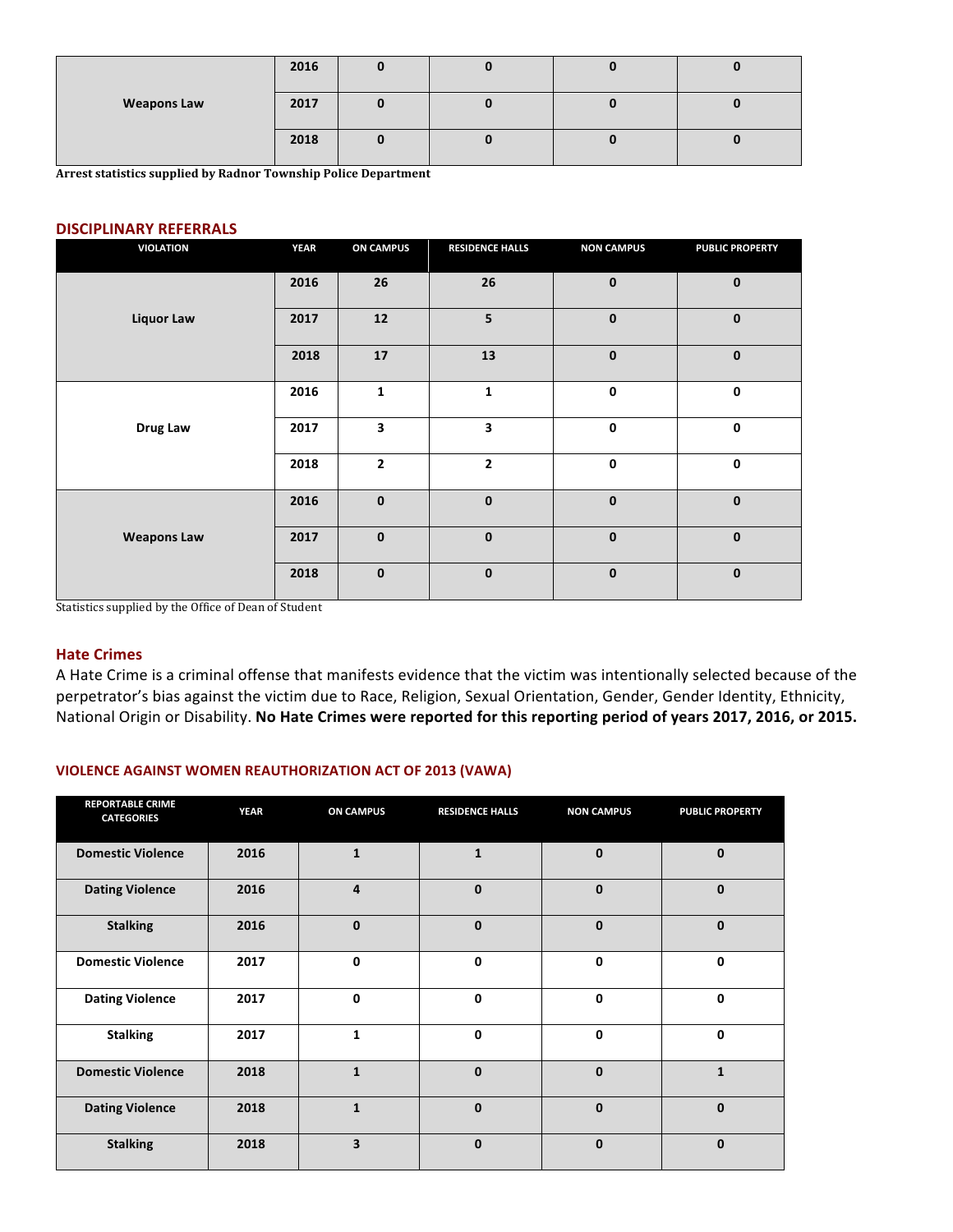### **Sex Offender Registry and Access to Related Information**

The federal Campus Sex Crimes Prevention Act went into effect on October 28, 2002.

The law requires institutions of higher education to issue a statement advising the campus community where state law enforcement agency information concerning registered sex offenders may be obtained. It also requires the sex offenders, already registered in a state, provide notice to each institution of higher education in that state, as to where the person is employed, carries on a vocation, or is a student. Pennsylvania's Megan's Law, 42 Pa.C.S. § 9799.1, requires the State Police to create and maintain a registry of persons who have either been convicted of, entered a plea of guilty to, or adjudicated delinquent of certain sex offenses. Additionally, the Pennsylvania State Police is required to make certain information on registered sex offenders available to the public through an Internet website. Information regarding registered sex offenders on the campus of Eastern University may be obtained from the following agencies, or at the following Web site http://www.pameganslaw.state.pa.us.

# **Sexual Discrimination and Title IX Policies**

As a Christian academic community, Eastern University expects a sexual lifestyle that is consistent with biblical teaching. For our community, sexual intimacy is not acceptable apart from marriage. Eastern University is committed to providing an environment free from all forms of sexual discrimination, to include sexual assault, sexual violence, and sexual harassment for all members of its community; the below policies apply to visitors, contractors, and other third parties.

### **Definitions**

*Sexual Assault* – the commission of a sex offense. It is a more general term which includes, but is not limited to, rape and sexual abuse. The Campus SaVE Act defines sexual assault as "an offense classified as a forcible or non-forcible sex offense under the uniform crime reporting system of the Federal Bureau of Investigation (FBI)." If a person is unable to give consent, the behavior of the perpetrator is considered sexual assault. Persons are considered unable to consent if:

- 1. they are temporarily incapable of appraising their conduct due to a) the influence of alcohol or drugs or b) physical helplessness because they are unconscious or otherwise physically unable to communicate consent:
- 2. they are impaired because they are suffering from a mental illness which renders them incapable of appraising the nature of their conduct; or
- 3. they are under the age of 18. Having a sexual encounter with a person under such circumstances is considered sexual assault, even if the assailant is under the influence of alcohol or drugs.

*Consent* – a clear, voluntary, unambiguous, and positive agreement to engage in specific sexual activity through a sexual encounter. Consent cannot be inferred from the absence of a "no"; a clear "yes," verbal or otherwise, is necessary.

*Sexual Violence* - sexual acts perpetrated against a person's will where consent is not obtained or where a person is incapable of giving consent due to his/her use of alcohol or other drugs. It is a form of sexual harassment, and includes rape, sexual assault, sexual battery, sexual coercion, unwanted touching, dating violence, and sexually motivated stalking.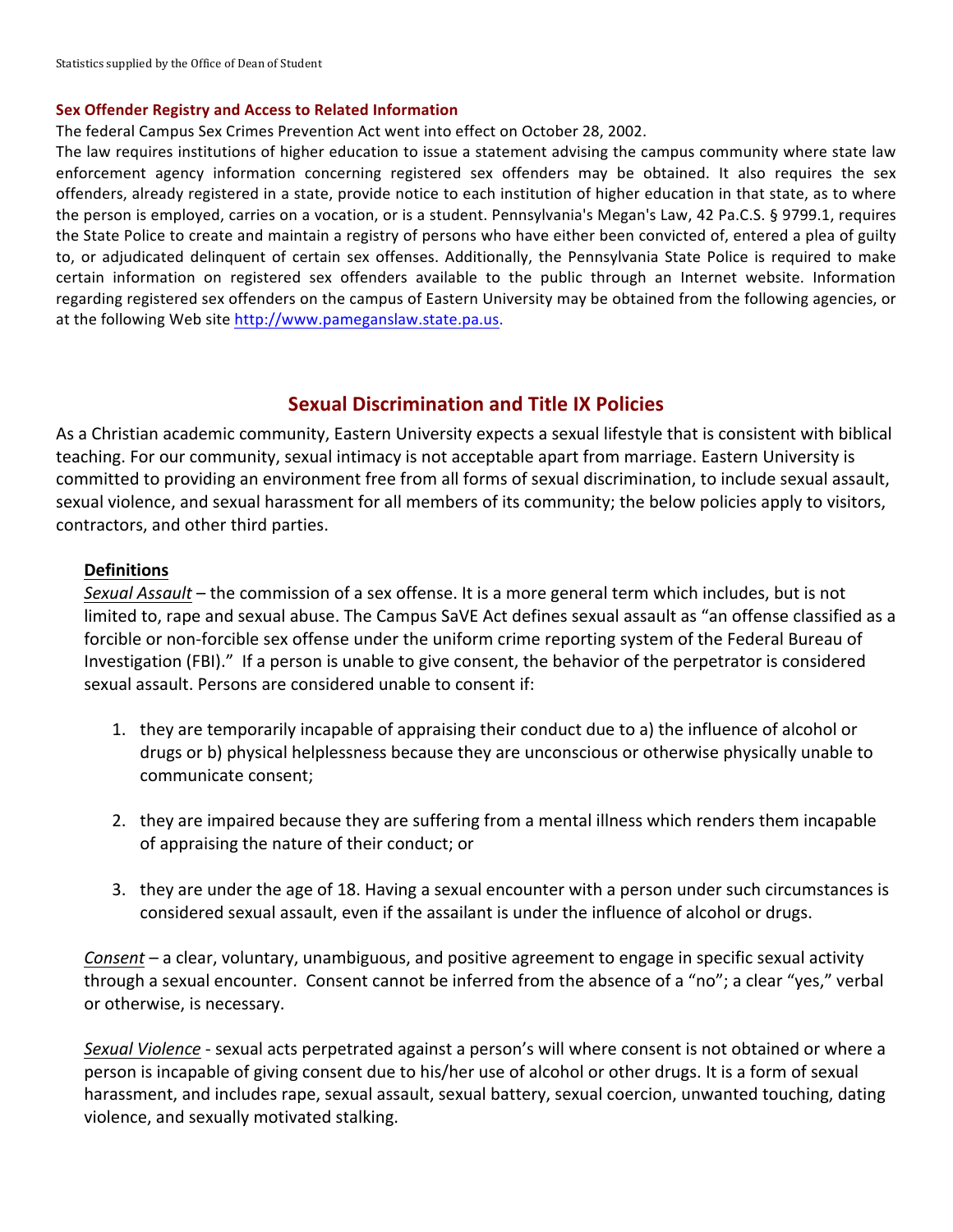*Domestic Violence* - a "felony or misdemeanor crimes of violence committed by a current or former spouse of the victim, by a person with whom the victim shares a child in common, by a person who is cohabitating with or has cohabitated with the victim as a spouse, by a person similarly situated to a spouse of the victim under the domestic or family violence laws of the jurisdiction...or by any other person against an adult or youth victim who is protected from that person's acts under the domestic or family violence laws of the jurisdiction."

*Dating Violence* - "violence committed by a person—(A) who is or has been in a social relationship of a romantic or intimate nature with the victim; and (B) where the existence of such a relationship shall be determined based on a consideration of the following factors:

- i. the length of the relationship
- ii. the type of relationship
- iii. the frequency of interaction between the persons involved in the relationship"

*Stalking -* "engaging in a course of conduct directed at a specific person that would cause a reasonable person to-(A) fear for his or her safety or the safety of others; or(B) suffer substantial emotional distress."

*Rape* – forcing someone to have sexual intercourse, either vaginal, oral, or anal. The act may be perpetrated by a person who is either a stranger or an acquaintance of the victim. The force necessary can be any threat or physical force that places the victim in fear of anything, including but not limited to loss of job, lowered grades, injury, or death. The perpetrator does not need to use a weapon or to injure the victim in order or make the victim fearful.

*Date Rape* - also known as "acquaintance rape," "social rape," or "silent rape," is rape by someone the person knows-friend, roommate, classmate, date, neighbor, professor, employer, co-worker, fiancé, lover or ex-lover, or casual acquaintance.

*Sexual Abuse* – forcing a person to engage in any sexual contact other than sexual intercourse. Sexual abuse means any touching of the sexual or intimate parts of another person, whether directly or through clothing, which is offensive to the victim and which could reasonably be understood as offensive. (See Sexual Harassment Policy for additional infractions not covered in this document).

## **Sexual Assault Policy**

Sexual assault is a violation of Title VII of the Federal Civil Rights Act of 1964, Title IX of the 1972 Education Amendments Act, the Pennsylvania Human Relations Act, and the standards which Eastern University expects of its students. Sexual assault is a crime that involves power as the motive, sex as the weapon, and aggression as the method. Anyone can become a victim of sexual assault regardless of age, gender, race, appearance, or economic status. A person has the right to say "no" at any stage of an encounter.

However, a person does not have to say "no" for the attack to be considered a sexual assault. A person does not attract sexual assault by acting or dressing in a provocative manner. There is no evidence to support a link between physical attractiveness and sexual assault.

If you are sexually assaulted: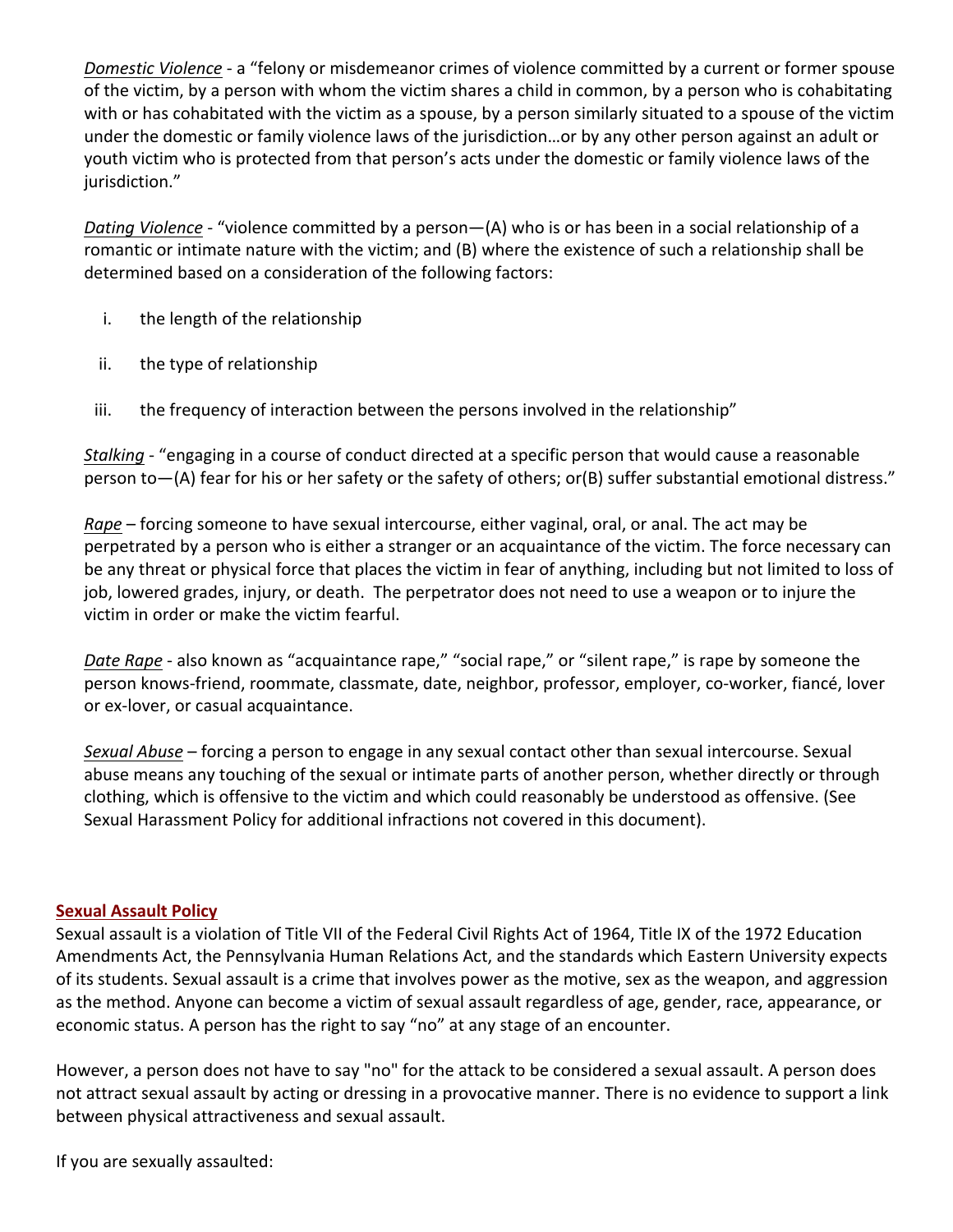- 1. Immediately tell a trusted friend, a member of the Student Development staff, or CCAS counselor. You will need support throughout the process.
- 2. Seek medical attention immediately. Call your doctor or go to the hospital emergency room for treatment of any injuries and for collection of evidence for legal prosecution, even if you are not sure that you want to prosecute. You can decide later to prosecute, but the exam cannot wait. Seek medical assistance/forensic examination within 72 hours of the assault.
	- a) Bryn Mawr hospital, the local hospital, can provide medical services that can serve you in two ways, 1) to treat any injury or physical trauma your body may have, 2) to provide evidence in court, should you decide to press charges.
	- b) Medical personnel are required to make a report to the local police, but you have the right not to press charges.
- 3. Report the sexual assault to the police. They will inform you of your legal rights and help you collect evidence. You can decide whether or not to prosecute later. You also have the right to refuse to report to the police, though it is highly recommended, even if you do not want to prosecute. The Radnor police can be reached at **(610) 688-0503 or 911**.
- 4. Make a written report of all the events that led up to the sexual assault, the sexual assault event, and your behavior after the sexual assault. Include dates, times, and witnesses.
- 5. Seek counseling. Your Resident Assistant, Residence Hall Director, or a member of the Student Development Office can help you contact the Eastern University Counseling Center. A counselor can give confidential support, help in decision-making, and help the victim to move through the emotional and psychological processes from victim to survivor.
- 6. Report the sexual assault to any member of the Student Development Office staff. See **Complaint Procedures** below for more information on the process.
- 7. **DO NOT**:
	- a. clean up, wipe or wash with tissue, douche, bathe, shower, or change your clothes before you go to the hospital. Do not go to the bathroom, brush your teeth or chew gum, eat or drink, smoke. Do not brush your hair, wash your hands, clean/sanitize cuts or injuries obtained during the assault.
	- **b.** be afraid to tell others and report this crime to the police.
	- **c.** blame yourself. This is not your fault.

### **Additional Resources**

Delaware County Women Against Rape offers free and confidential services. Contact their 24-hour hotline at **(610) 566-4342**.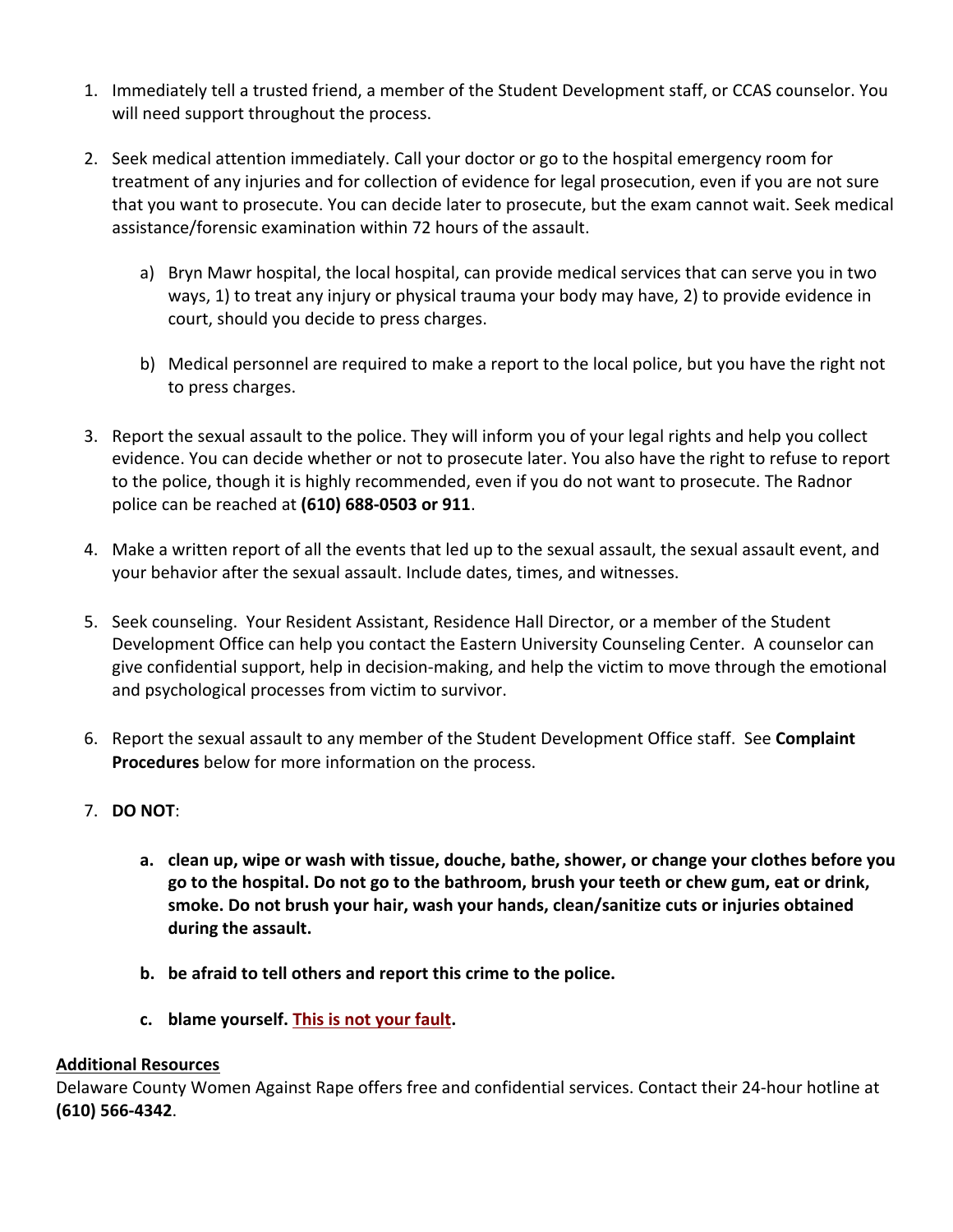# **SEX DISCRIMINATION POLICY**

## **Statement of Policy**

Eastern University is committed to complying with all State and Federal laws prohibiting discrimination, including Title IX of the Education Amendments of 1972 and its implementing regulations, which prohibit discrimination on the basis of sex.

## **Prohibited Acts**

Title IX of the Educational Amendments of 1972 states:

*No person in the United States shall, on the basis of sex, be excluded from participation in, or be denied the benefits* of, or be subjected to discrimination under any education program or any activity receiving Federal *financial assistance.*

Title IX, as it pertains to the Eastern University community, applies to but is not limited to, fair practices regarding: recruitment, admissions, housing, athletic, and extracurricular activities, rules and regulations, discipline, class enrollment, access to programs, courses, and internships, distribution of financial assistance, distribution of institutional resources, hiring practices, employment, promotion, and policies, among other things.

## **Title IX Coordinator**

The Title IX coordinator responsible for Title IX compliance at Eastern University is Jacqueline Irving, Vice Provost for Student Development, Walton Hall rm. 200, St. Davids campus. Phone: (610) 341-5823, jirving@eastern.edu.

### **Complaint Procedures**

Any person at Eastern University who believes that they have been discriminated against on the basis of sex (the "complainant"), by Eastern University students, faculty, staff or outside third parties is encouraged to promptly take the following actions. All information will be handled confidentially. The complainant is entitled to reasonably available accommodations, such as academic, living, transportation, work and protective measures, regardless if the victim chooses to report to local police. Written requests for accommodations should be directed to the Vice Provost/Title IX coordinator.

- 1. Immediately communicate with the individual perceived as engaging in discriminatory conduct (the "respondent") and request a proposed course of action to resolve the situation.
- 2. If the matter cannot be resolved at that level or if the complainant does not wish to or feel comfortable communicating directly with the respondent, then the complainant may report a complaint in person or writing of the alleged discriminatory conduct to the Vice Provost for Student Development. If the Vice Provost for Student Development is involved in the acts that the complainant believes to be discriminatory, then the complaint should be made to the General Counsel.
- 3. The complaint should provide the following information. All information will be handled confidentially.
	- a. The names, addresses and telephone numbers, if available, of the complainant and respondent;
	- b. Specific acts alleged, including dates, times and locations;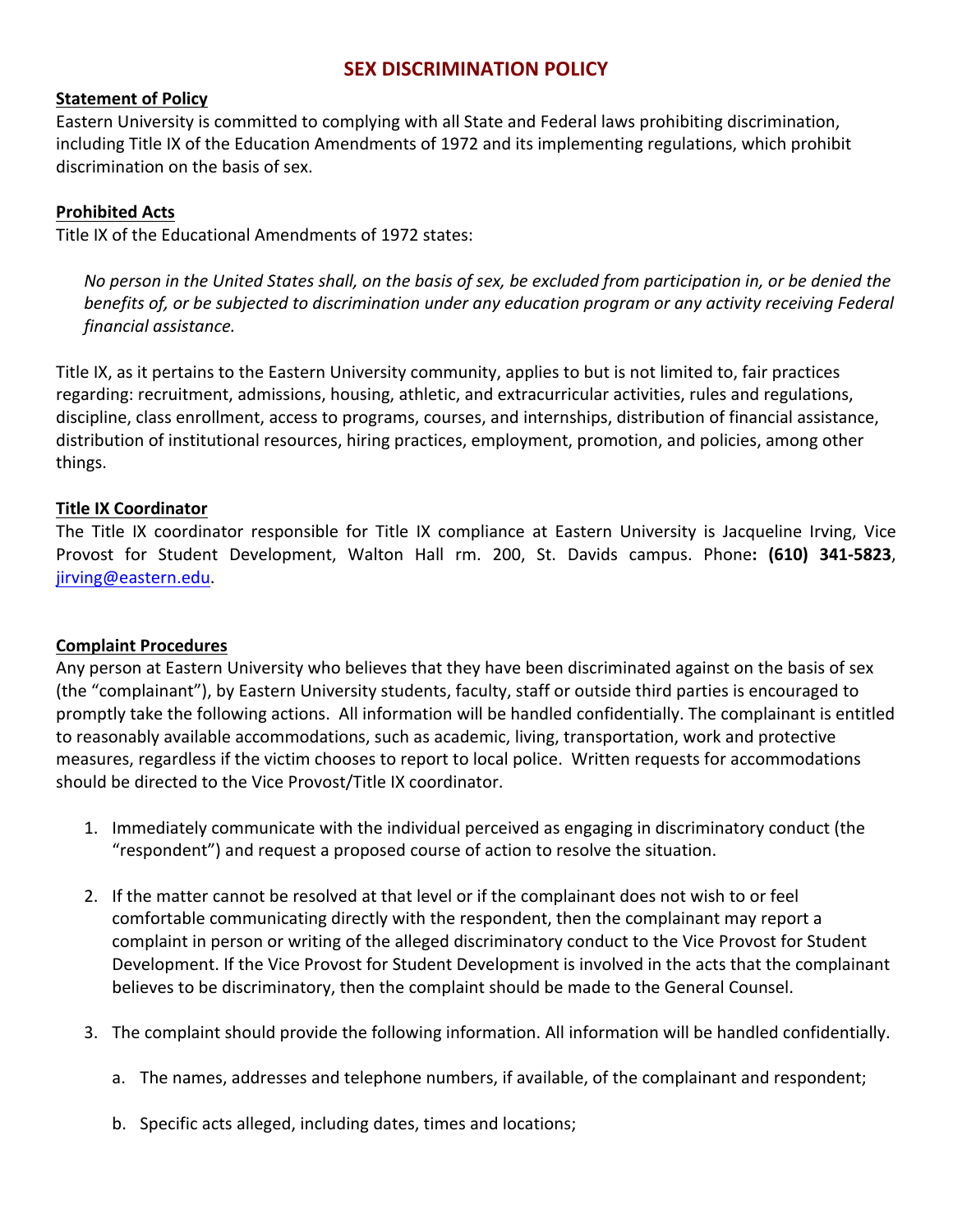- c. Names of any potential witnesses, including addresses and telephone numbers, if available
- d. Actions taken by any party to address the discrimination, if any.

## **Investigation Procedures**

The following procedures will govern all investigations of complaints alleging violations of this policy. Eastern reserves the right to deviate from these procedures only when such deviation is necessary to ensure appropriate processing of the investigation. *Preponderance of the Evidence* will be used in all cases for adjudication decisions.

1. The investigation will begin within 10 work days<sup>1</sup> of the receipt of the complaint. Should the Vice Provost for Student Development be unavailable within the time frame, their designee will act instead. If the Vice Provost for Student Development or their designee is involved in the alleged discrimination, the complaint will be investigated by General Counsel.

The Vice Provost for Student Development, will assign a fact-finder(s) to investigate allegations of violations of this policy.

- 2. If the complainant or the respondent is under 18 years of age their parent or legal guardian will be notified of the complaint via phone, e-mail or US mail.
- 3. The investigation should include interviewing the complainant and the respondent, as well as any relevant witnesses suggested by the complainant and the respondent.
- 4. The investigation should also include interviewing any additional witnesses or reviewing any documents deemed relevant by the Vice Provost for Student Development, designee(s) or the factfinders.
- 5. Confidentiality of the investigation will be maintained to the extent possible. If a complainant requests confidentiality or asks that the complaint not be pursued, Eastern will weigh the request for confidentiality against the following factors: the seriousness of the alleged harassment, the complainant's age, whether there have been other harassment complaints about the same individual, and the alleged harasser. $2$
- 6. If witnesses cannot be reached or are not available, the complaint will be investigated in their absence.
- 7. After all available information is reviewed and interviews are completed, the fact-finders will provide the Vice Provost for Student Development or designee(s) with a final report. The Vice Provost or designee will:
	- a. Determine whether a violation of this policy has occurred, and if so, the appropriate response.

 

 $^1$ Work days are defined as days in a row, when the University is open for business, excluding Saturday and Sunday.

 $2$  As outlined in the Dear Colleague letter and the Campus SaVE Act.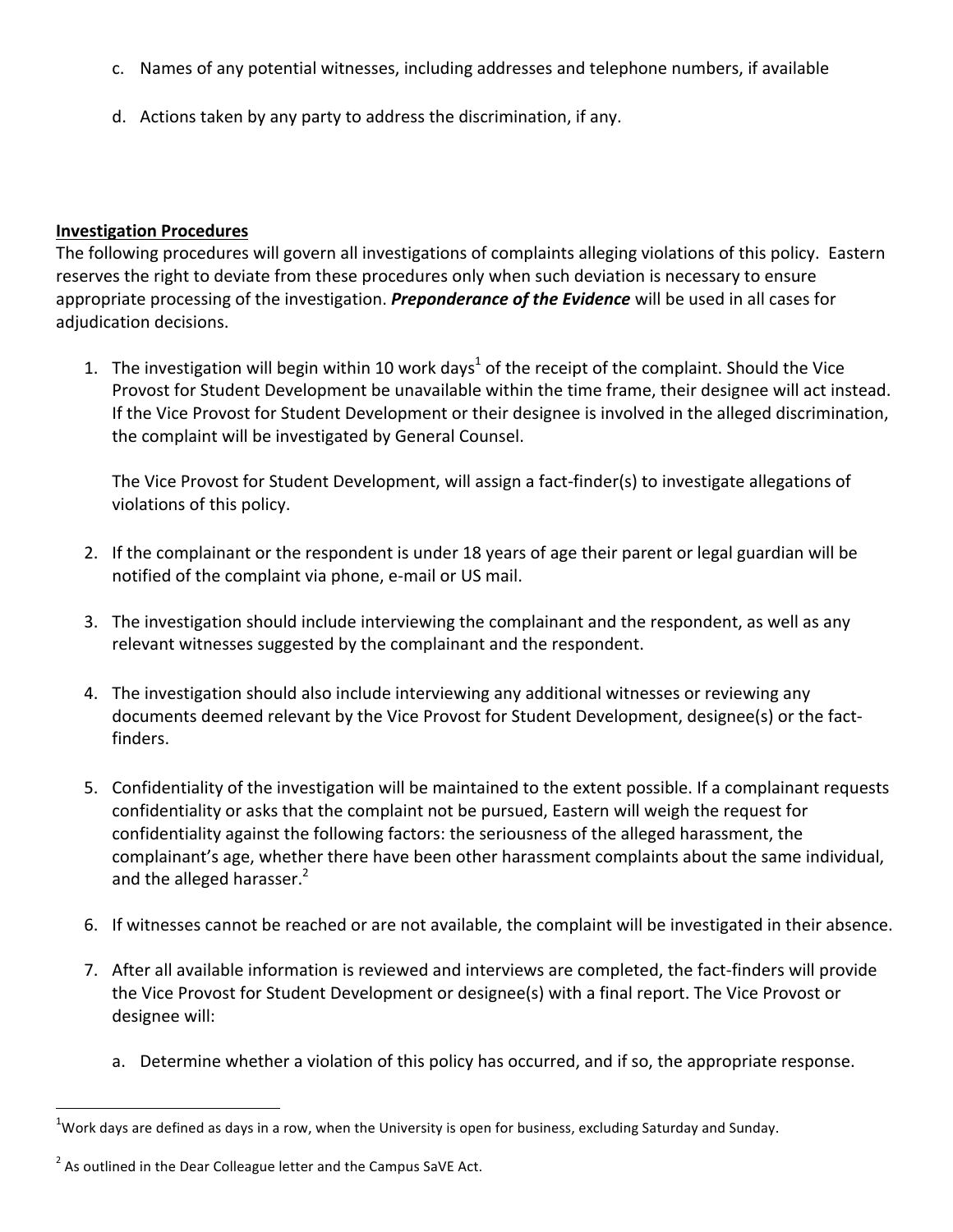- b. Notify the complainant and the respondent either verbally or in writing of the outcome of the investigation within five working days after the completion of the investigation.
- c. Make recommendations to the appropriate supervisor/dean regarding discipline, if warranted.
- d. Partner with departments, divisions, programs and Deans to take any corrective action as may be appropriate under the circumstances.
- 8. All complaints will be adjudicated as expeditiously as possible and generally within 30 work days.

## **Appeal Procedures**

- 1. Within two weeks of being notified by the Vice Provost for Student Development or designee of the decision regarding the investigation, either party may appeal the decision by submitting a written statement of the basis for the appeal to Judiciary Board.
- 2. Appeals will be heard by the aforementioned Judiciary Board who will hear/review statements (oral or written) from the parties and review evidence compiled by the by the fact-finders and submitted to the Vice Provost for Student Development during the investigation. All appeals will be heard as expeditiously as possible and generally within 30 work days.
- 3. Eastern University believes that individuals involved in a sex discrimination investigation should be heard in final appeal by an impartial Judiciary Board with representation by at least one member from their primary constituency group (i.e., student, faculty or staff, which includes administration). Accordingly, members of the Judiciary Board shall reflect the primary constituency group of the complainant and the respondent.

| When the alleged                     | The Judiciary Board will be   |
|--------------------------------------|-------------------------------|
| discrimination involves:             | composed of:                  |
| Faculty and student                  | Faculty and student(s)        |
| Staff and student                    | Faculty, staff and student(s) |
| Student and student                  | Faculty and student(s)        |
| Staff and staff or faculty and staff | Faculty and staff             |
| Faculty and faculty                  | Faculty                       |

4. The decision of the Board will be communicated to the complainant within five working days of the conclusion of the Board's investigation. The decision of the Board will be final.

## **Retaliation**

Retaliation against a person who brings a complaint alleging a violation of this policy or who participates in an investigation is strictly prohibited. Under the law, retaliation includes any form of intimidation, threat, coercion or any other type of discrimination because of the individual's complaint or participation. Retaliation will be cause for appropriate disciplinary action in accordance with the procedures set forth above. Students, faculty or staff who knowingly make false charges alleging violations of this policy may be subjected to disciplinary action, as well as any related/relevant civil or criminal legal proceedings.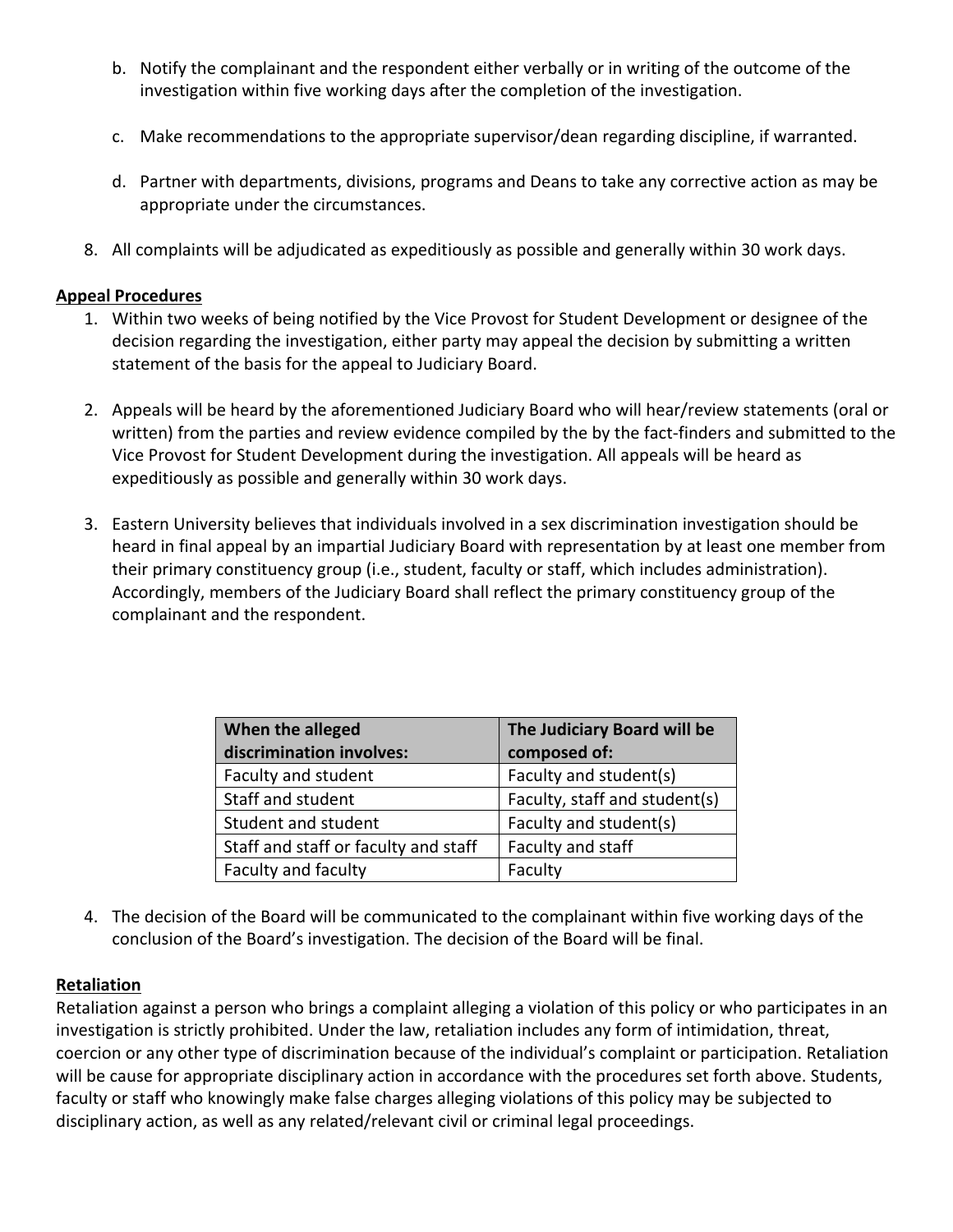# **Sexual Harassment Policy**

Believing that members of our community have the right to work, study, and communicate with each other in an atmosphere free from unsolicited and unwelcome sexual advances, Eastern University does not condone and will not tolerate any behavior, verbal or physical, which constitutes sexual harassment.

## **Definition**

Sexual harassment is a form of discrimination in violation of Title VII of the Federal Civil Rights Act of 1964, Title IX of the 1972 Education Amendments, the Pennsylvania Human Relations Act, and Eastern University Policy. Unwelcome sexual advances, requests for sexual favors, inappropriate behavior of a sexual nature, and other written, verbal, or physical conduct of a sexually intimidating or offensive nature constitutes sexual harassment when:

- 1. such conduct is pursued among persons who have not mutually consented (implicitly or explicitly, verbally or non-verbally) to such conduct;
- 2. submission to such conduct is made, explicitly or implicitly, a term or a condition for a employment, advancement, matriculation, or academic evaluation at Eastern University;
- 3. submission to, or rejection of, such conduct is used as the basis for employment or academic decisions;
- 4. a pattern exists of singling out members of one sex for disproportionate attention with elements of emotional or physical pressure;
- 5. such conduct has the purpose or effect of substantially interfering with an individual's employment or academic performance or creating an intimidating, hostile, or offensive residential, work, or academic environment. Sexual harassment is unwelcome and usually repeated behavior, but in some instances it can be an action that occurs only once.

Examples of sexually harassing conduct include, but are not limited to:

- 1. repeated sexually suggestive looks, gestures, or questions;
- 2. repeated, unwanted, and unacceptable remarks that stigmatize or ridicule on the basis of gender or sexual matters;
- 3. persistent following, letters, or phone calls discussing sexual matters;
- 4. display of offensive, sexually oriented visual materials (i.e. photos or posters), except those used for the purposes of instruction as appropriate to course objectives;
- 5. cornering or leaning over, touching, pinching, or patting;
- 6. pressure for sexual favors.

### **Dealing with Sexual Harassment**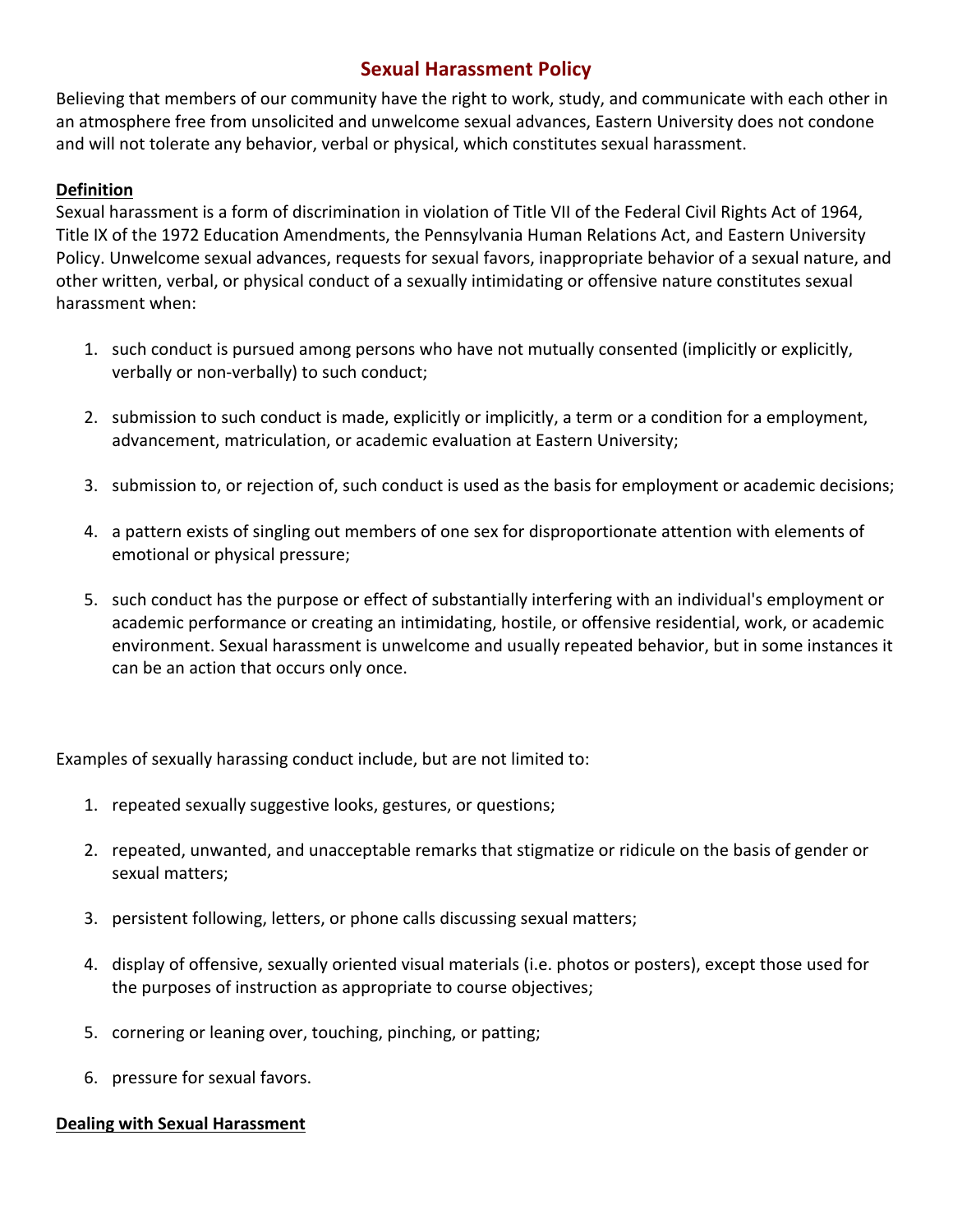Eastern University strongly urges that each member of the community know her/his rights and responsibilities, cooperate with those who are designated to help resolve allegations of harassment, and report all incidents of harassment, especially if she/he is a victim.

# **What To Do**

- 1. Say "no" to the offender. Respond immediately and directly to the offender, indicating that the behavior or remark is not acceptable. State without smiling or apologizing that you want the behavior to stop, and make it clear that you do not approve.
- 2. Do not ignore the problem. Experience shows that this only makes things worse.
- 3. If you are unsure that your experience was sexual harassment, discuss it with a trusted friend, colleague, or a member of the Student Development staff on an informal basis.
- 4. Keep a written record of the harassment. Include the date, time, place, and any other relevant circumstances. Record your response to the harassment as well. Keep all relevant correspondence that may be used as evidence of harassment, such as letters, notes, or memos.
- 5. Find out if someone witnessed the incident or your reaction immediately after the incident. That person may be a witness for you. Take names and phone numbers for future reference.
- 6. If you feel that your academic or work evaluation will be effected by the harassment, ask for and collect copies of past academic work or evaluations or anything that would tell the quality of your work.

# **The Procedure for Reporting Sexual Assault/Sexual Harassment**

Members of the Eastern University community are encouraged to report information regarding an alleged incident of sexual harassment or assault to any member of the Student Development staff. Although any member of the Student Development staff may be informed, that member will report the incident to the Dean of Students, who will investigate it.

Should the alleged victim choose to do so, she/he may choose a support person who may be a friend or a trusted staff or faculty member of the Eastern University community. Faculty and staff members, including Resident Assistants, but with the exception of professional counselors, have a duty to report any and all sexual assault to the Title IX Coordinator. The support person may accompany and advise the alleged victim in the investigation and in any informal or formal procedures that follow.

The following procedures apply when the alleged perpetrator is a student. To initiate an informal grievance, the victim of the alleged incident or her/his support person should inform the Dean of Students of her/his intent. The Dean will seek to resolve the complaint informally in a manner satisfactory to both the complaining party and the accused party. If the complaint is not resolved to the satisfaction of both parties, the complaining party may elect to initiate a formal grievance. The victim of the alleged incident is not obligated to pursue an informal grievance before filing a formal grievance.

The victim of the alleged incident may initiate a formal grievance to the Dean of Students, after which the Dean of Students will notify the accused party of the incident. If evidence warrants it, a formal hearing will be convened. The nature of the charges necessitates that the Judiciary Board be composed of the Dean of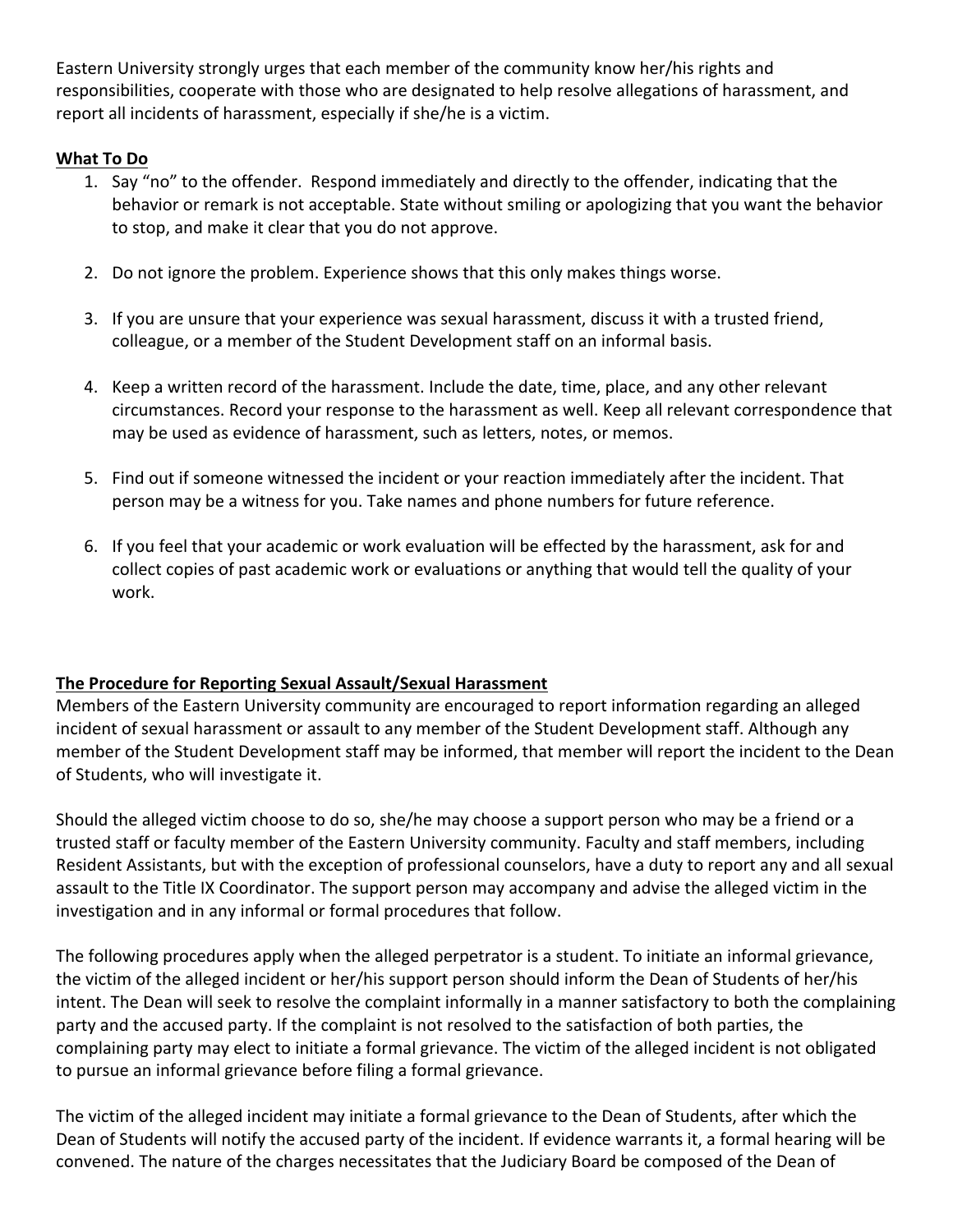Students, at least one male faculty or staff member, at least one female faculty or staff member, at least one male student, and at least one female student. The fifth voting member will be of the same gender as the alleged victim. An effort will be made to have the same members of the Board present at every hearing for the particular case. Either the victim or the accused may request that a student member be included or excluded. The Hearing, Disciplinary Sanction, and Appeals Process are outlined elsewhere in this handbook.

If the alleged perpetrator is a member of the faculty or staff, the Dean of Students will report the incident to the Vice-President/Provost or Dean to whom the alleged perpetrator reports. The provisions of the Faculty and Staff Handbook, available in the full official edition of the Sexual Harassment Policy, will pertain relative to hearing proceedings.

A witness or victim of an incident of sexual harassment or sexual violence, who reports an incident in good faith will not be sanctioned by Eastern University for admitting in the report to a violation of EU's student conduct policy relating to personal use of drugs or alcohol.

Reports of sexual harassment or sexual violence can be reported anonymously through the EU online Sexual Misconduct/Criminal activity report at: www.eastern.edu/form/report-sexual-misconduct.

# **Confidentiality and External Charges**

The university will maintain complete confidentiality regarding allegations. Only those directly involved in the alleged incident(s) and resulting investigation will have access to information concerning the case unless the alleged victim or accused chooses otherwise. The victim of criminal activity such as sexual harassment or assault is strongly encouraged to file formal charges with the local police. The victim has the right to refuse to report the incident to police. The victim will receive support from all members of the Student Development Office, should the victim choose this option. The internal procedure will be implemented and disciplinary sanctions imposed without regard to the status of the external procedure.

Eastern University strictly prohibits any retaliation, intimidation, or coercion directed against any member of the community, anyone who intends to register a complaint, or anyone who has done so. Any member of the community who, after appropriate investigation, has been determined to have retaliated against a complainant or one who expresses the intent to complain (or against any other party involved), will be subject to disciplinary action. If any member of the Eastern University community believes she/he has been retaliated against, that person should contact a member of the Student Development Staff.

# **Victim's Rights at Eastern University**

Eastern University is concerned for those within the community who might become victims related to the actions of others in the community as well as those outside the community. Although internal incidents are rare, victims should know their rights and advocate for themselves regarding them.

The following are Victim's Rights at Eastern University:

- To request advice and personal support from authorities without making a formal complaint
- To make a complaint and then withdraw the complaint
- To present a spoken or written report and or complaint concerning the matter, to appropriate authorities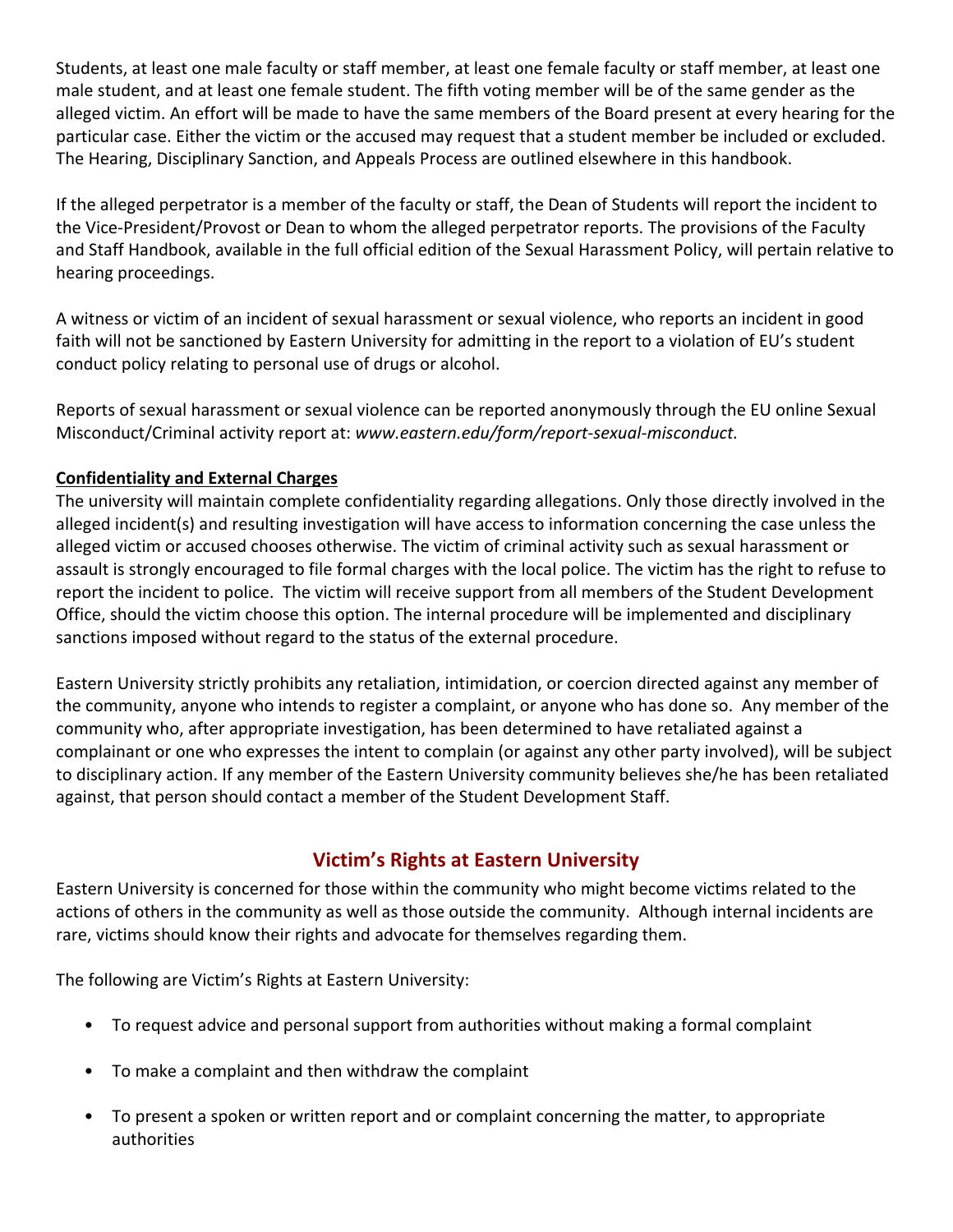- To have a friend or personal counselor accompany them at meetings concerning the matter
- Should the case go before the Student-Faculty Judiciary Board:
	- To submit a written statement to the Dean of Students to be read during the hearing
	- To request to the Dean of Students anonymity during the hearing
	- To be informed of the outcome of the hearing. This may be done verbally or in writing by the Dean of Students or designee.

Victims may consider bringing their case through the legal system and/ or to other external authorities. The choice to do this or not rests solely with the victim. Note that adjudication of matters relative to student behavior within a private university setting is not subject to laws regarding legal proceedings, nor is it meant to be a substitute for the legal process. Regardless of the victim's decision relative to bringing external charges, when school policy has been broken internal disciplinary procedures will be followed and concluded, with or without reference to external adjudication, at the discretion of the Dean of Students.

Victims who participate in the legal system should understand their rights under the law within the state of Pennsylvania. Pennsylvania, victim's rights can be found here.

Victim's rights differ state by state. Victims are advised to check policy in the appropriate state where the concerning event occurred.

### **The Federal Campus Sexual Assault Victims Bill of Rights**

- Survivors shall be notified of their options to notify law enforcement.
- Accuser and accused must have the same opportunity to have others present.
- Both parties shall be informed of the outcome of any disciplinary proceeding.
- Survivors shall be notified of counseling services.
- Survivors shall be notified of options for changing academic and living situations.

The Campus Sexual Assault Victims' Bill of Rights" exists as a part of the Public Safety's reporting requirements, *commonly known as the Jeanne Clery Act.*

## **Pennsylvania Crime Victim's Bill of Rights**

### **PENNSYLVANIA VICTIM'S BILL OF RIGHTS**

As a victim of crime in Pennsylvania you have the following rights:

- To receive basic information concerning the services to assist you;
- To be notified of certain significant actions and proceedings pertaining to your case, including, in personal injury crimes, the arrest of the suspect and escape from police custody;
- To be accompanied at all public criminal proceedings by a family member, a victim advocate or another person;
- In cases of personal injury crimes, burglary, or driving under the influence involving bodily injury, to submit prior comment to the prosecutor's office on the potential reduction or dropping of any charge or changing of a plea;
- To offer prior comment or to submit a written victim impact statement for the judge's consideration at sentencing;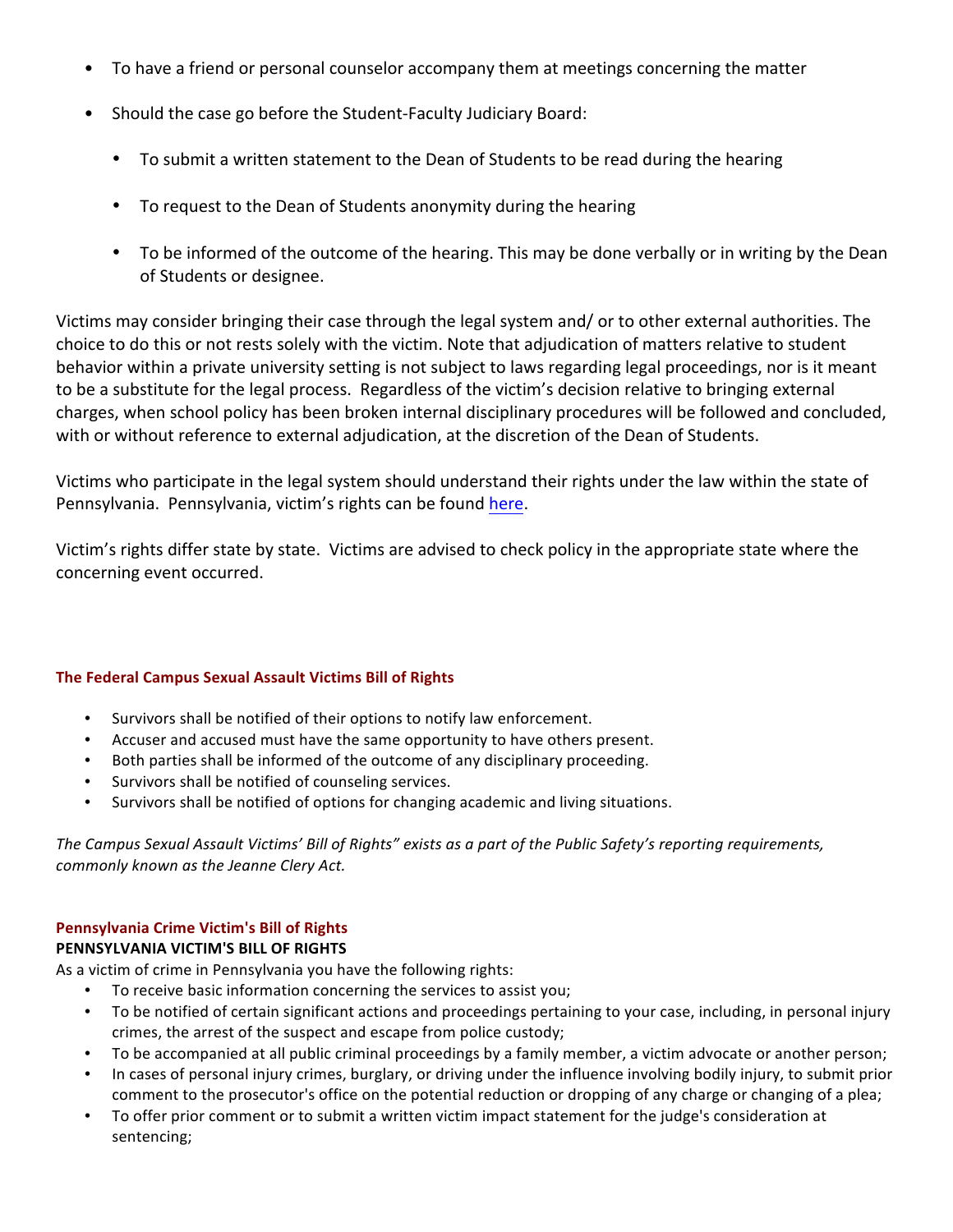- To recover your losses, to the extent possible, through restitution, compensation through the victim's compensation program and the return of property which was seized as evidence when it is no longer needed by the prosecutor;
- In personal injury crimes where the offender is sentenced to a state prison, to provide prior comment on and to receive notice of release decisions, and to be immediately notified if the offender escapes;
- In personal injury crimes where the offender is sentenced to a local correctional facility, to receive notice of release decisions and to be immediately notified if the offender escapes;  $\setminus$
- To receive immediate notice of release on bail where the offender is committed to a local correctional facility for violation of a protection from abuse order;
- To receive notice when an offender is committed to a mental health facility from a state prison and of the discharge, transfer or escape of the offender from the mental health facility; and
- To have assistance in the preparation of, submission of and follow-up on the financial assistance claims to the Crime Victim's Compensation Board.

| OFFICE/DEPARTMENT                                      | <b>CONTACT</b>                                                                     | <b>PHONE</b> |
|--------------------------------------------------------|------------------------------------------------------------------------------------|--------------|
| <b>Student Development</b>                             | Jacqueline Irving,<br>Vice Provost for Student Development<br>Title IX coordinator | 610-341-5823 |
| <b>Student Development</b>                             | Sarah Piff<br>Dean of Students                                                     | 610-341-5822 |
| <b>Student Health Center</b>                           | Damona Wilson<br>Director of Student Health Center                                 | 610-341-5955 |
| <b>Public Safety</b>                                   | <b>Michael D. Bicking</b><br>Director of Public Safety                             | 610-341-1720 |
|                                                        | <b>Public Safety Officers</b>                                                      | 610-341-1737 |
| <b>CCAS CUSHING CENTER for Counseling</b><br>& Support | Lisa Hemlick Ph.D<br>Director Center for Counseling & Academic Support             | 610-341-5837 |
| Chaplain                                               | Rev. Joseph B Modica Ph.D<br>University Chaplain                                   | 610-341-5826 |
| <b>Human Resources</b>                                 | <b>Kacey Bernard</b><br><b>Chief Human Resources Officer</b>                       | 610-341-1481 |

## **Eastern University Victim/Witness Contact Resources**

### **Off Campus Victim/Witness Contact Resources**

| <b>LOCATION</b>                                                                   | <b>CONTACT</b>  | <b>PHONE</b>   |  |
|-----------------------------------------------------------------------------------|-----------------|----------------|--|
| <b>Radnor Police Department</b>                                                   | <b>Business</b> | 610-688-0503   |  |
| 301 Iven Avenue<br>Wayne, PA 19087                                                | Emergency       | 911            |  |
| <b>Tredyffrin Township Police</b><br>1100 DuPortail Road<br>Berwyn, PA 19312-1079 | Emergency       | 911            |  |
| Pennsylvania State Police                                                         |                 | (484) 840-1000 |  |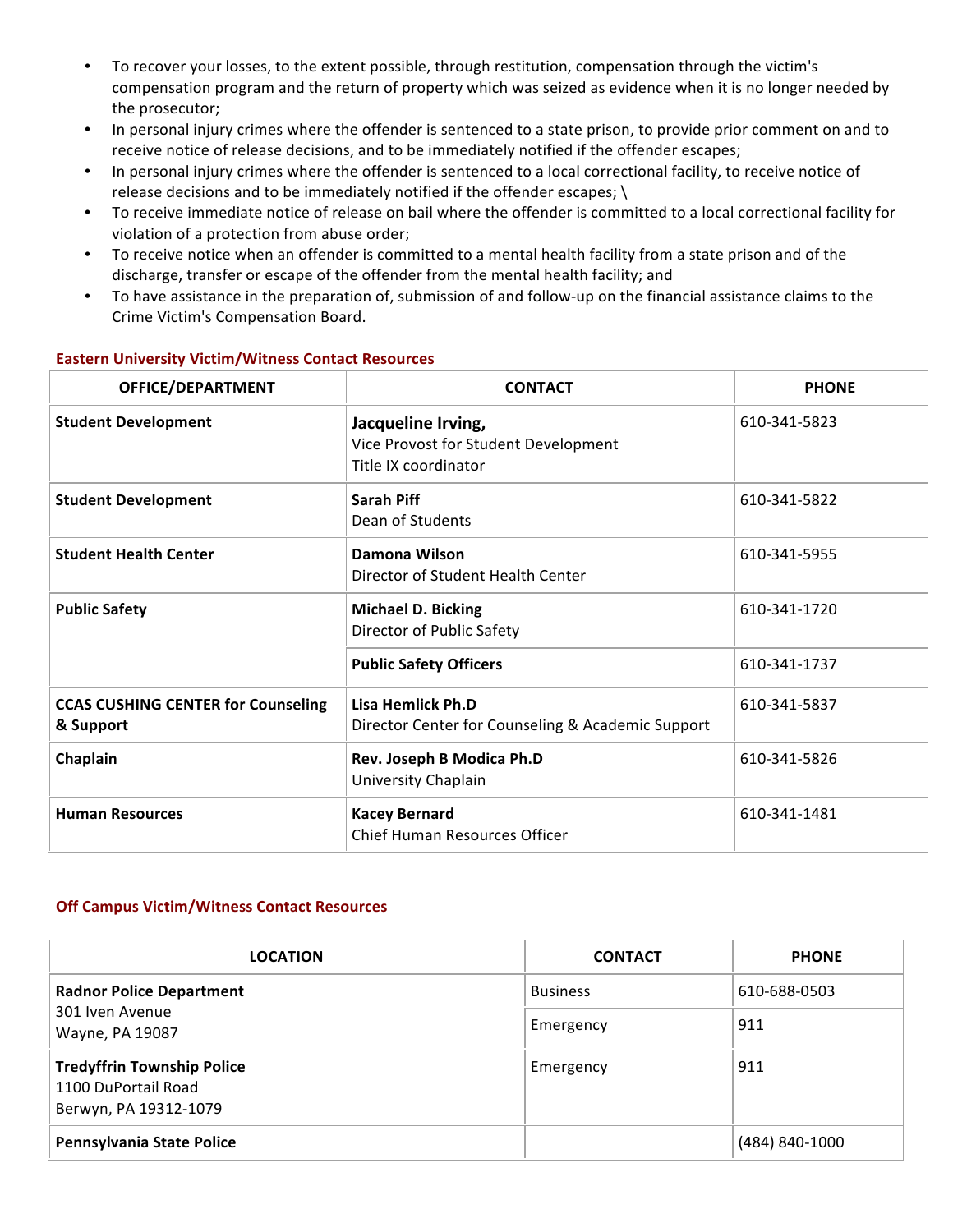| 342 W Baltimore Pk. Media, PA 19063               |                 |              |
|---------------------------------------------------|-----------------|--------------|
| <b>Bryn Mawr Hospital</b>                         |                 | 484-337-3000 |
| <b>Delaware County District Attorney's Office</b> |                 | 610-891-4225 |
| <b>Delaware County Women Against Rape</b>         | <b>Business</b> | 610-566-5866 |
|                                                   | <b>HOTLINE</b>  | 610-566-4342 |
| <b>Domestic Abuse Project of Delaware County</b>  |                 | 610-565-6272 |

### **EDUCATION AND PREVENTION PROGRAMS**

Eastern University engages in comprehensive, intentional and integrated programming, initiatives, strategies and campaigns intended to end dating violence, domestic violence, sexual assault and stalking.

**Name of Program:** Multicultural Student Initiative **Date Held:** Throughout the Academic year **Location:** Campus - wide Prohibited Behavior Covered: Alcohol abuse, Bystander Intervention, Bullying, Sexual Assault, Domestic Violence

**Name of Program:** 3<sup>RD</sup> Millennium Classroom **Date Held: August Location:** Web-based **Prohibited Behavior Covered:** Consent & Respect

### **MISSING STUDENT POLICY**

All commuters and residents are requested to let at least one other member of the community know where they are going and their anticipated time of return. Students are also encouraged to let parents and other family members know their whereabouts with they will be away from college for an extended time. This is so that we can know that if they do not return at or close to the time they are expected to do so, there is someone who will be concerned. This is encouraged so that we can all be responsible for and accountable to each other.

### **REPORTING A MISSING STUDENT**

Any community member who becomes aware that a person is or is suspected to be missing should make a verbal or written report to a member of the residence life staff, directly to the Dean of Students or to the Public Safety department for the campus where the student is enrolled. The contact numbers for these people can be found in the University phone Directory.

### **EMERGENCY CONTACTS AND CONFIDENTIAL EMERGENCY CONTACTS**

Each student living in University Housing as well as commuting students should keep the emergency contact information that they report to the university, up to date and accurate. *Students who are over 18 may register a confidential contact person to be notified in the case that the student is determined to be missing, by making that request in writing, to Public Safety*; otherwise the emergency contact for the university in general will be used to try to locate the student. If a student registers a confidential emergency contact, only campus officials and law enforcement officers will have the right to access this information.

### **MISSING PERSON NOTIFICATION**

In all cases missing person notifications received by residence life staff or the Dean of Students will be reported to Public Safety and in all cases the reverse will hold. Once the person has been missing for 24 hours or if there is a reason to suspect foul play, a report will be made to the local police. In all cases when the missing person is less than 18 years of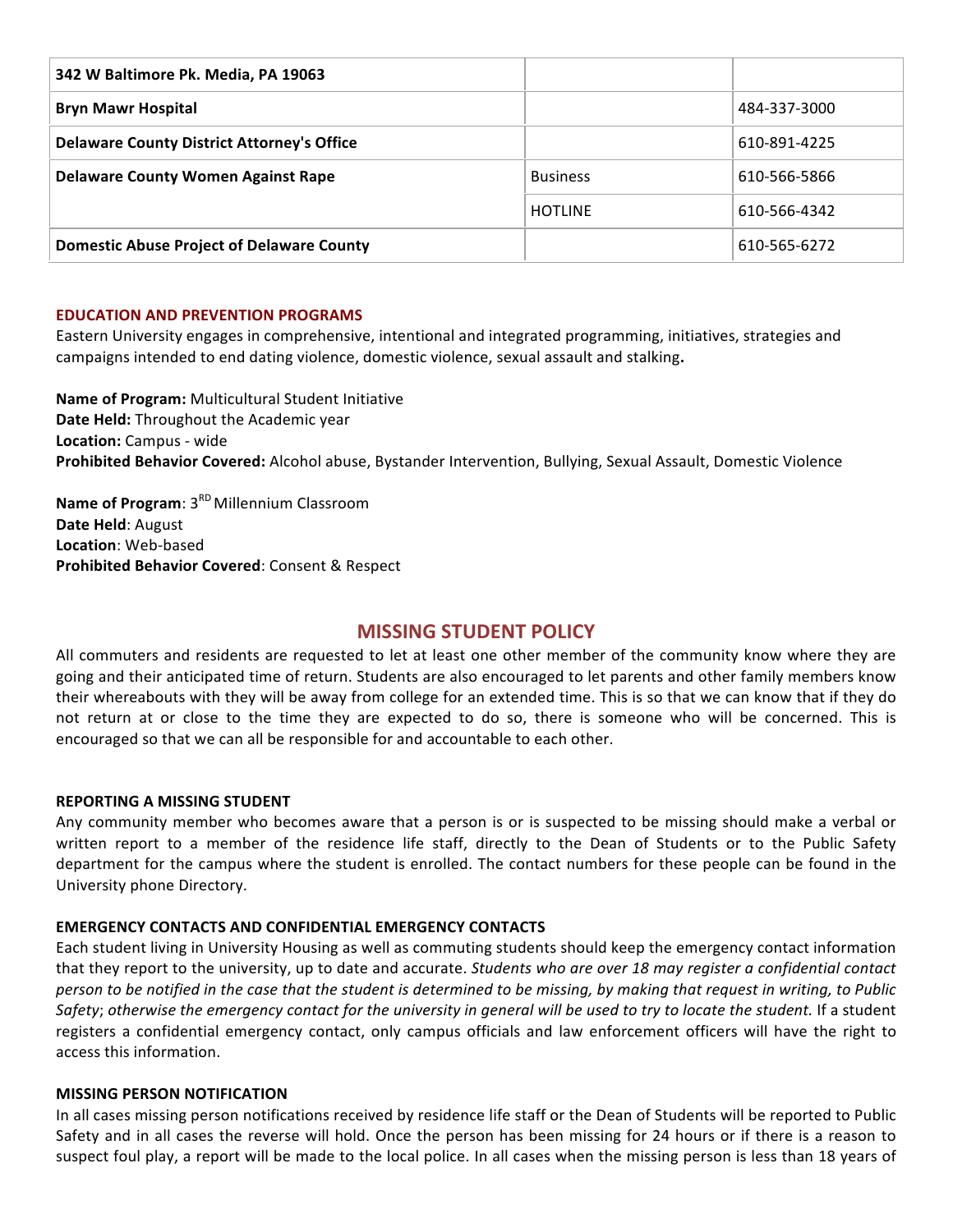age the emergency contact and the parent or guardian will be notified. For students over 18 years of age, the emergency contact given by the student will be notified. The parent or guardian will be notified if the over 18 year old student remains missing for over 24 hours or earlier if notification of the parent or guardian is in the judgment of campus officials to be helpful to locating the student.

### **PROTOCOL FOLLOWING A MISSING PERSON REPORT**

Once a student is reported to be missing, a campus official will be designated by the Vice Provost for Student Development, as the campus official to follow-up with the report and to try to locate the person. This person will work with other community members and external sources as needed. The next steps are likely to be, but not limited to these: 

All persons who might have information concerning the missing person will be contacted for an interview

The student's emergency contact and parents/guardians will be notified as deemed appropriate.

All known methods of communication to the student will be used to try to contact the student

All methods to try to find information as to the possible whereabouts of the student will be investigated

If the student still cannot be found, a report will be made to the local police, either by the campus official or by the person who made the missing person report.

Once a missing person report has been filed with the local police the campus official will remain in touch with the local police and take direction from them until the case is resolved.

This protocol may be revised by the campus official through consultation with the Vice Provost for Student Development depending on the specifics of the situation, the time of year (classes in session or not) and the facts as they emerge.

#### **ALCOHOL AND DRUG POLICIES**

It is the policy of the Eastern University to comply with the Drug-Free Schools and Communities (Campuses) Act of 1989 and Federal Anti-Drug Abuse Act of 1988. We are very serious about maintaining an alcohol- and drug-free campus. We expect our students to abide by State and Federal laws (no drinking at all if you are under 21) as well as Eastern University policy. Should you choose to violate the university policies or the laws of the state or federal government concerning drugs and alcohol, you can expect to be confronted, challenged, and when warranted, disciplined. Students who believe drugs and alcohol must be a part of their college experience should not consider Eastern. In addition, parents or guardians may be informed when underage students are involved in violating our policy.

#### **WEAPONS**

Possession and/or use of firearms or weapons, including air rifles, air pistols, knives, ammunition or explosives (fireworks) in or upon university owned or staffed properties is prohibited. *Exceptions may be made to this policy with* prior approval from the Director of Public Safety, in consultation with the Vice Provost for Student Development.

### **FIRE SAFETY**

### **CAMPUS FIRE POLICIES**

Students are asked to exercise every care to prevent fire, which could not only destroy valuable property and students' personal belongings, but might put lives in jeopardy. A minimum of one fire drill will be held each semester. Students must exit immediately whenever the fire alarm sounds or when requested to do so by University personnel. All residence students will be required to view a fire safety video in the fall semester of each year to remind them of fire safety guidelines and procedures for responding to fire alarms. Each residence hall is equipped with automatic smoke detection systems that report to the Department of Public Safety. In addition, each student's room is equipped with a single station smoke detector. Halogen lamps/bulbs are not permitted in the Eastern University residence halls because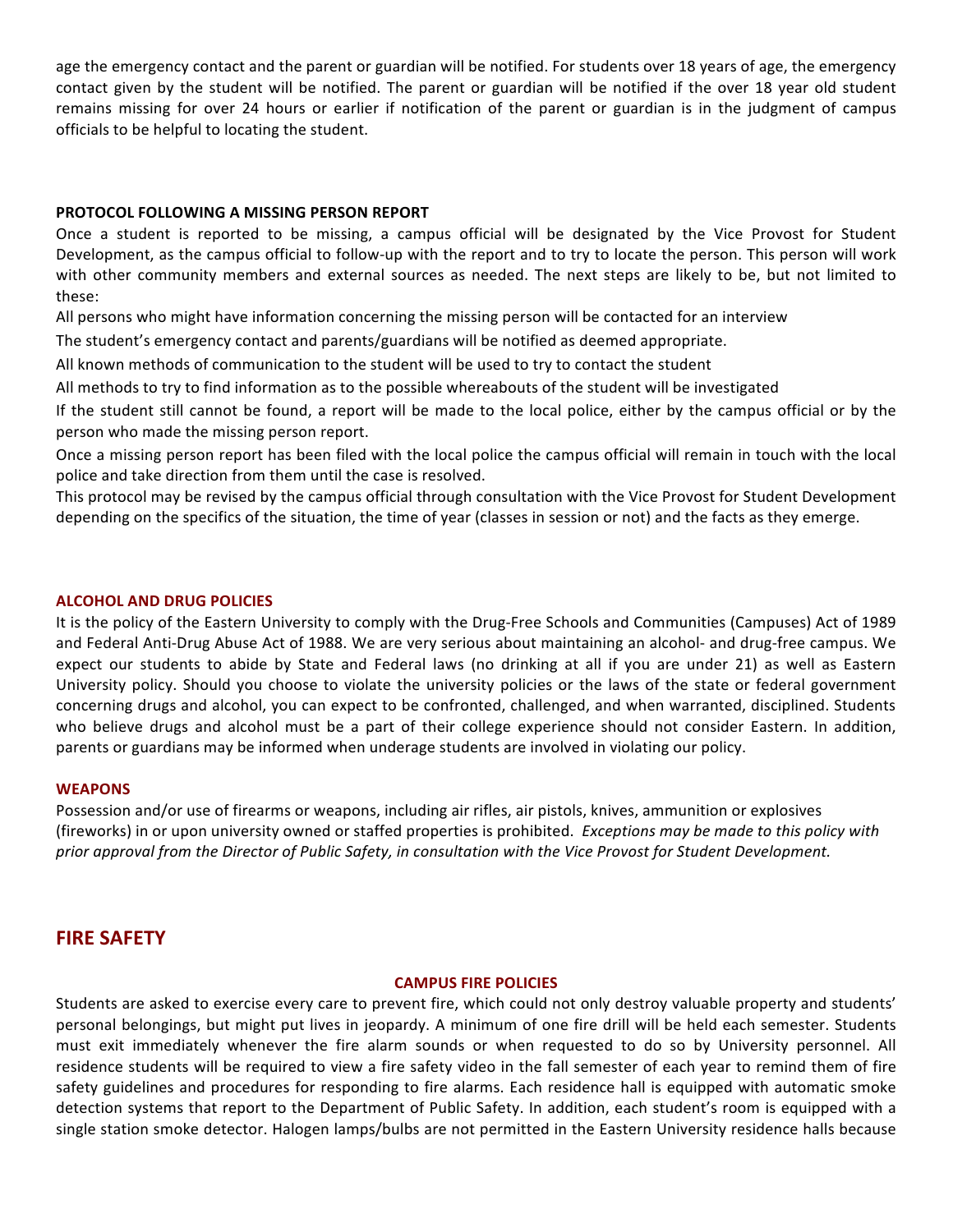they have been deemed to be a fire hazard in community living settings. Possession of a halogen lamp/bulb of any kind in the residence halls will result in an automatic fire safety violation fine.

Student-provided portable heaters can be a fire hazard and are not allowed in student rooms. Plant Operations will provide safe temporary heat, as necessary should heating system problems arise.

### **2018 Fire Safety Report**

### The report published October 1, 2019 contains statistics for 2018, 2017, and 2016

| Fires - Summary         |       |                       |          |          |                       |          |          |                  |   |
|-------------------------|-------|-----------------------|----------|----------|-----------------------|----------|----------|------------------|---|
| <b>Summary of Fires</b> |       |                       |          |          |                       |          |          |                  |   |
|                         |       | 2016                  |          |          | 2017                  |          |          | 2018             |   |
| Name of Facility        | Fires | Injuries Deaths Fires |          |          | Injuries Deaths Fires |          |          | Injuries Deaths  |   |
| Kea-Guffin              | 0     | $\theta$              | 0        | $\theta$ | 0                     | 0        | $\theta$ | $\boldsymbol{0}$ | 0 |
| Gough                   |       | 0                     | $\theta$ | 0        | $\theta$              | $\theta$ | $\Omega$ | 0                |   |
| Gallup                  |       | $\theta$              | $\theta$ | 0        | $\theta$              | $\theta$ | $\theta$ | 0                |   |
| Hainer                  |       |                       | 0        |          | 0                     | $\Omega$ |          | 0                |   |
| Sparrowk                |       | $\theta$              | $\theta$ | 0        | 0                     | $\theta$ | $\Omega$ | 0                |   |
| Eagle                   |       |                       | $\theta$ |          | 0                     | $\theta$ |          | 0                |   |
| Doane                   |       | $\theta$              | $\theta$ | $\theta$ | $\theta$              | $\Omega$ | $\Omega$ | $\theta$         |   |
| Village Apartments      |       | $\Omega$              | $\theta$ | $\theta$ |                       | $\theta$ | $\theta$ | $\theta$         |   |
| Total                   |       | 0                     | 0        | 0        | 0                     |          |          | 0                |   |

### **Fire Safety Systems in Residential Facilities**

| Facility                                                                  | Fire Alarm<br>Monitoring<br>Done on-site<br>(by Public Safety) | Full<br>Sprinkler<br>System | Smoke<br>Detection | Fire<br>Extinguisher<br>Devices | Evacuation<br>Plans &<br>Placards | Number of Evacuation (Fire)<br>Drills each Calendar Year<br>2018 - 2017 - 2016 |
|---------------------------------------------------------------------------|----------------------------------------------------------------|-----------------------------|--------------------|---------------------------------|-----------------------------------|--------------------------------------------------------------------------------|
| <b>Kea-Guffin Hall</b>                                                    | x                                                              | x                           | x                  | $\mathbf x$                     | x                                 | 2<br>2                                                                         |
| <b>Gough Hall</b>                                                         | X                                                              | X                           | X                  | x                               | X                                 | 2<br>$\overline{2}$                                                            |
| <b>Hainer Hall</b>                                                        | X                                                              | X                           | x                  | X                               | x                                 | $\mathbf{2}$                                                                   |
| <b>Gallup Hall</b>                                                        | X                                                              | x                           | x                  | X                               | x                                 | 2<br>2                                                                         |
| <b>Sparrowk Hall</b>                                                      | x                                                              | x                           | x                  | $\mathbf x$                     | x                                 | $\overline{2}$<br>2                                                            |
| <b>Eagle Hall</b>                                                         | x                                                              | x                           | x                  | x                               | x                                 | $\mathbf{2}$                                                                   |
| Doane Hall                                                                | x                                                              | x                           | x                  | x                               | x                                 | 0<br>n                                                                         |
| <b>The Village</b><br><b>Apartments</b><br>700 Radnor<br><b>Street Rd</b> | Fire Alarm<br>Monitoring<br>Done by Fox Bros<br>monitoring     | X                           | x                  | X                               | x                                 | 2<br>2                                                                         |

### **IN CASE OF FIRE**

**ALERT THE RESIDENTS \*\* EVACUATE THE BUILDING \*\* CALL 911 \*\* CALL PUBLIC SAFETY (610) 341-1737** Public Safety Officers will prepare a report for the Director of Public Safety.

### **Fire Safety Policies**

- Violations of fire safety include the use of explosive devices such as fireworks, any open flame, candles, hotplates, incense, space heaters, halogen bulbs, heat lamps and other items that pose a fire hazard of any kind.
- Halogen lamps/bulbs are not permitted in the Eastern University residence halls because they have been deemed to be a fire hazard in community living settings. Any appliance with an exposed coil (i.e. hot plate or immersion coil) is never permitted due to the fire hazard it creates.
- Smoking is not permitted on campus or in areas adjacent to the campus.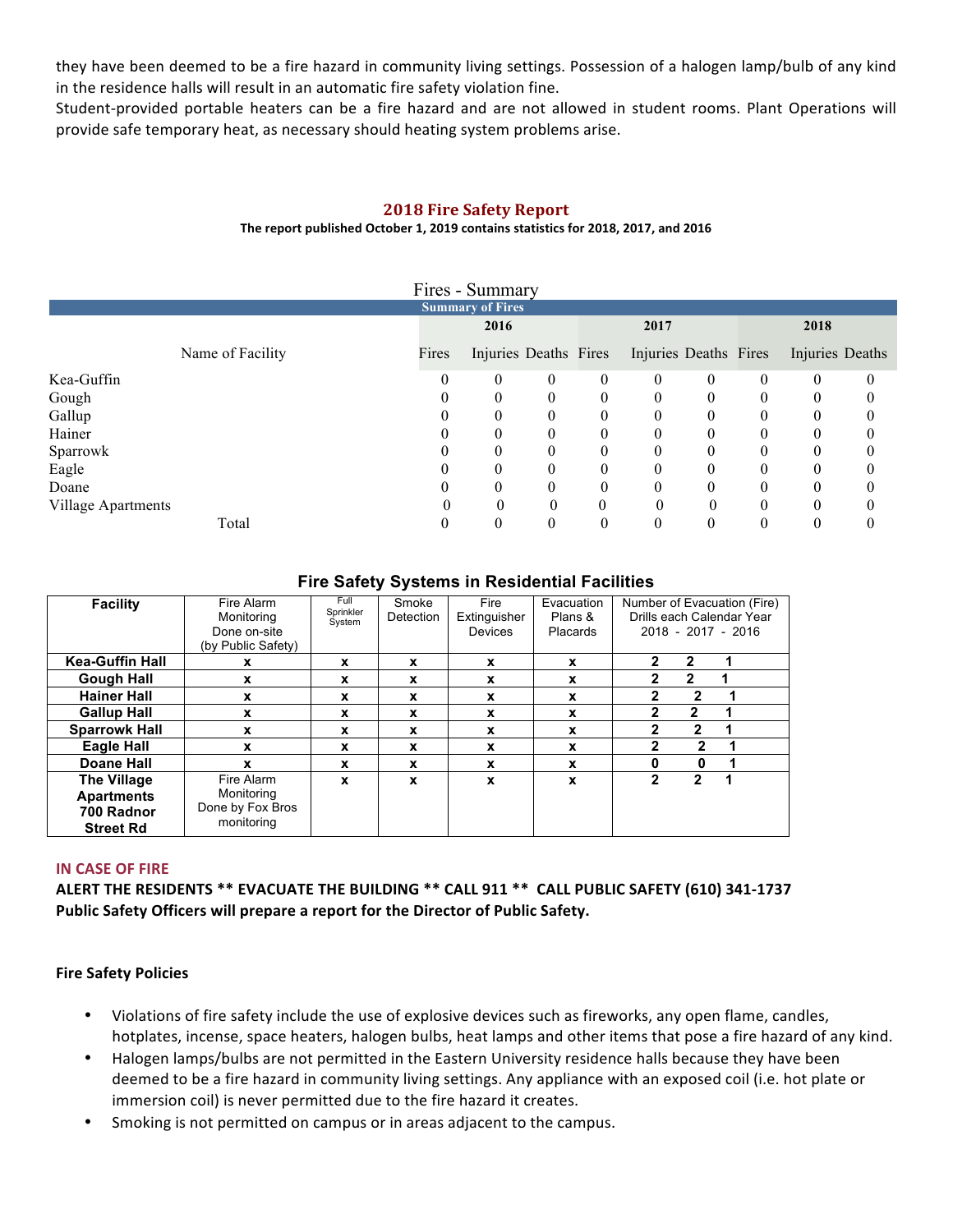### **The Fire and Evacuation Plan**

- If you discover a fire or smoke condition, call 911 before you notify the Department of Public Safety by telephone (610 - 341 - 1737) from a safe area. Give your name, location and nature of the fire. If the building fire alarm system is not sounding, activate the nearest fire alarm pull station. Fire alarm pull stations are located within 5 feet of an exit door.
- Upon activation of a smoke detector or notification of a fire, all occupants should exit the building at once. Feel the door to your room before opening it. If the door feels hot or smoke is seeping in, do not open it. Seal off the cracks in the door with a coat or blankets and open outside windows for ventilation. Call Public Safety and explain your situation, giving your name and location. Never jump from windows, especially above the second floor. Signal your location by waving a towel or bed sheet out of your window.
- If the door feels cool, open it slowly. Be prepared to slam the door if the hall is full of smoke or heat. If the hall is clear, proceed to the nearest stairs and exit the building. Should you encounter heavy smoke while exiting the building, turn back and find a room that provides a safe area of refuge. Contact Public Safety immediately. Become familiar with two escape routes from the building.
- If you get caught in smoke or heat, crawl on the floor and take short breaths through your nose until you reach an area of safe refuge.
- Remember to assist any physically challenged persons in your area to safety in the event of an emergency.
- During late night and early morning hours if conditions permit, attempt to wake sound sleepers in your area.
- Once you have left the building, do not return for any reason. Someone from Public Safety will notify you when it is safe to return to the building.
- Persons evacuating the building should meet in the Designated Meeting Area.

### **FIRE SAFETY FDUCATION**

- During the Resident Assistant's orientation, the Resident Assistant staff are trained on Fire Safety, Evacuation and Fire Extinguisher use.
- Residents Directors train the residents of their buildings on Fire Safety, Fire Drills & Evacuation.

### **IMPORTANT TELEPHONE NUMBERS - to report crimes**

**Department of Public Safety** (610) 341-1737

**Radnor Township Police** \* 911 (from an on-campus phone 9-911) 301 Iven Ave Radnor, PA 19087-5297 (610) 688-0503

**Tredyffrin Township Police** 911 (from an on-campus phone 9-911) 1100 DuPortail Road Berwyn, Pa 19312 (610) 647-1440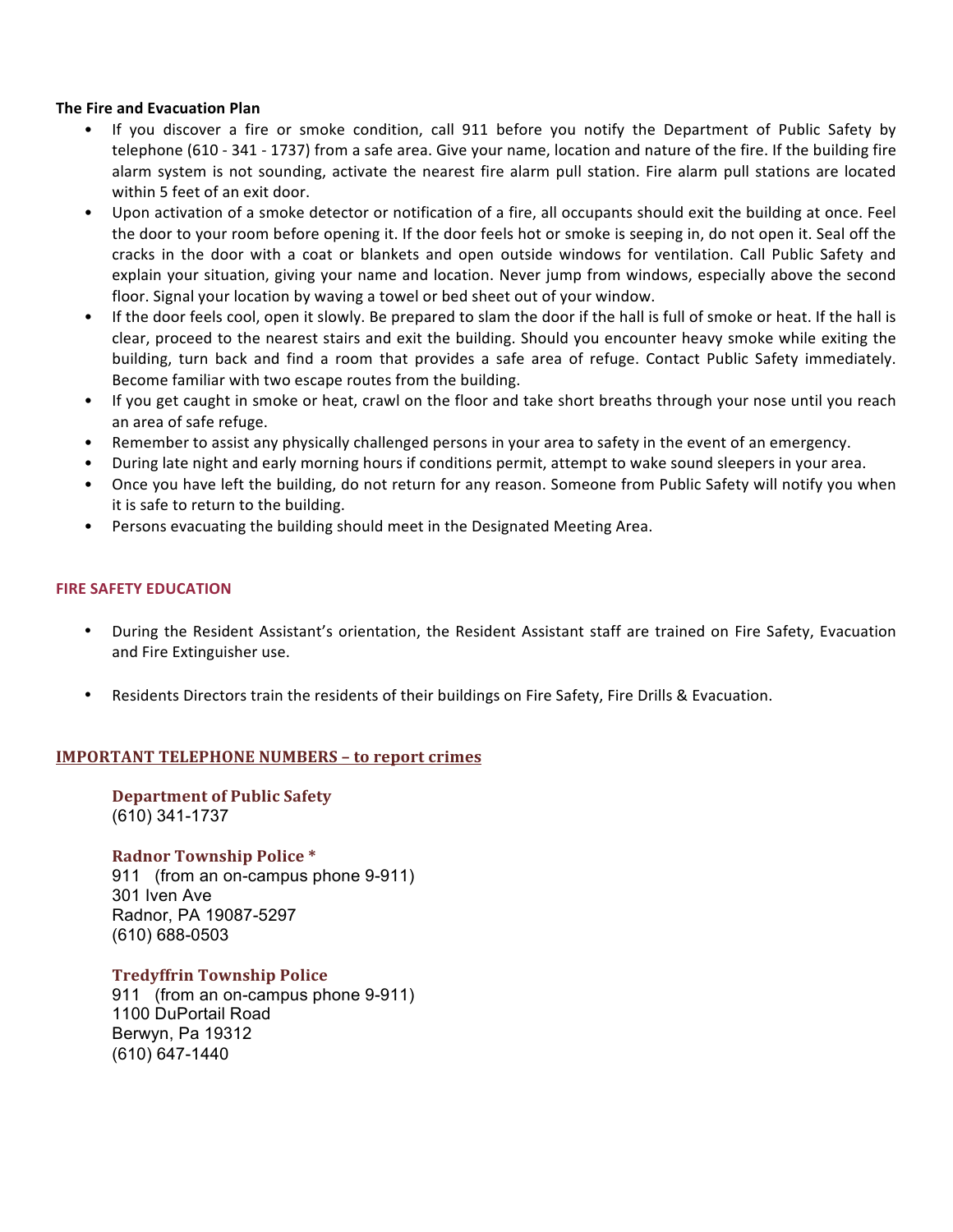## *Eastern University Buildings, St. Davids Campus, Address: 1300 Eagle Road, Wayne PA*

*McInnis Learning Center Andrews Hall Adams Hall Eagle Hall Sparrowk Hall Gallup Hall Hainer Hall Gough Hall Kea Guffin Hall* **Doane Hall Communist Communist Communist Communist Communist Communist Communist Communist Communist Communist Communist Communist Communist Communist Communist Communist Communist Communist Communist Communist Communis** *Janet Long Mall Cottage Walton Hall* **Gate House Ott Hall** 

*Eagle Learning Center Workman Hall Harold C. Howard Center & Warner Library*

*–*

The Eastern University Public Safety Department is required to report crimes under the Uniform Crime Reporting for compliance with PA law, in addition to the Jeanne Clery Act. Due to the difference in crime classifications and their definitions, reported statistics in the two reports are not *generally comparable. (Student data is based on fall semester student population.)*

| <b>YEAR</b> | <b>NUMBER OF STUDENTS</b> |  |  |
|-------------|---------------------------|--|--|
| 2016        | 2023                      |  |  |
| 2017        | 1810                      |  |  |
| 2018        | 3172                      |  |  |

#### **OFFENSES**

| <b>REPORTABLE CRIME</b><br><b>CATEGORIES</b> | YEAR / Crimes | <b>Crimes/Students</b> |        |        |
|----------------------------------------------|---------------|------------------------|--------|--------|
|                                              | 2016/0        | 0/0                    |        |        |
| <b>Aggravated Assault</b>                    | 2017/0        | 0/0                    |        |        |
|                                              | 2018/0        | 0/0                    |        |        |
|                                              | 2016/0        | 0/0                    |        |        |
| <b>Other Assaults</b>                        | 2017/0        | 0/0                    |        |        |
|                                              | 2018/1        | 1/3172                 |        |        |
|                                              | 2016/0        | 0/0                    |        |        |
| <b>Arson</b>                                 | 2017/0        | 0/0                    |        |        |
|                                              | 2018/1        | 1/3172                 |        |        |
|                                              | 2016/1        | 1/2023                 | 1/2023 | 1/2023 |
| <b>Burglary</b>                              | 2017/0        | 0/0                    |        |        |
|                                              | 2018/2        | 2/1586                 |        |        |
|                                              | 2016/0        | 0/0                    |        |        |
| <b>Disorderly Conduct</b>                    | 2017/0        | 0/0                    |        |        |
|                                              | 2018/0        | 0/0                    |        |        |
|                                              | 2016/0        | 0/0                    |        |        |
| <b>Driving Under Influence</b>               | 2017/0        | 0/0                    |        |        |
|                                              | 2018/0        | 0/0                    |        |        |
|                                              | 2016/1        | 1/2023                 |        |        |
| <b>Drug Abuse</b>                            | 2017/3        | 3/603.3                |        |        |
|                                              | 2018/1        | 1/3172                 |        |        |
|                                              | 2016/0        | 0/0                    |        |        |
| <b>Drunkenness</b>                           | 2017/0        | 0/0                    |        |        |
|                                              | 2018/0        | 0/0                    |        |        |
|                                              | 2016/0        | 0/0                    |        |        |
| <b>Embezzlement</b>                          | 2017/0        | 0/0                    |        |        |
|                                              | 2018/0        | 0/0                    |        |        |
|                                              | 2016/0        | 0/0                    |        |        |
| Forgery/Counterfeiting                       | 2017/0        | 0/0                    |        |        |
|                                              | 2018/0        | 0/0                    |        |        |
|                                              | 2016/0        | 0/0                    |        |        |
| Fraud                                        | 2017/0        | 0/0                    |        |        |
|                                              | 2018/0        | 0/0                    |        |        |
| <b>Gambling</b>                              | 2016/0        | 0/0                    |        |        |
|                                              | 2017/0        | 0/0                    |        |        |
|                                              | 2018/0        | 0/0                    |        |        |
| <b>Liquor Laws</b>                           | 2016/0        | 0/0                    |        |        |
|                                              | 2017/12       | 12/150.8               |        |        |